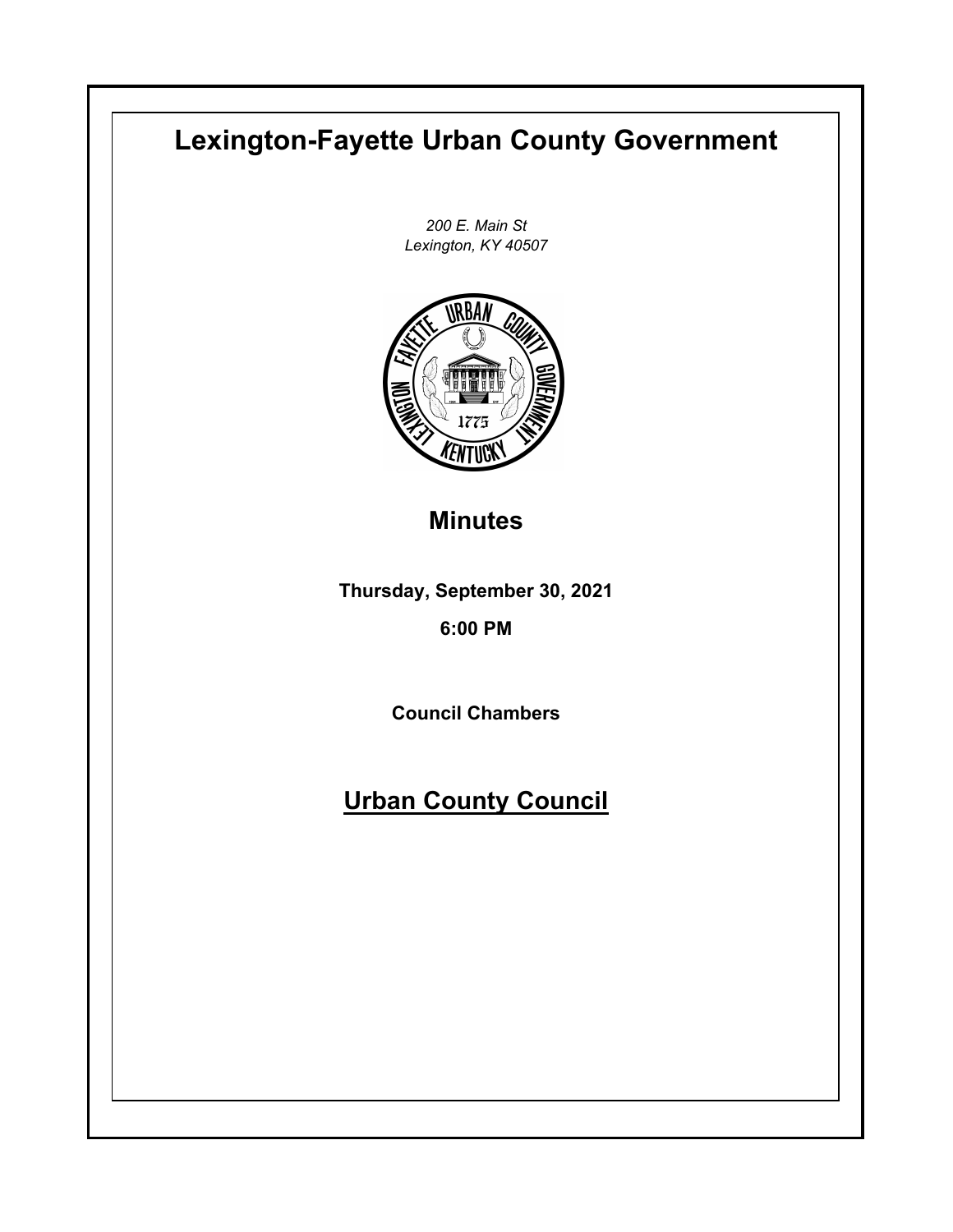## **I. Roll Call**

- Present 14 Steve Kay; Josh McCurn; Richard Moloney; Susan Lamb; Hannah LeGris; Whitney Baxter; Amanda Bledsoe; Fred Brown; Chuck Ellinger II; James Brown; David Kloiber; Jennifer Reynolds; Liz Sheehan and Kathy Plomin
- **Absent** 1 Preston Worley

# **II. Invocation**

## **III. Minutes of the Previous Meetings**

**A motion was made by Council Member Whitney Elliott Baxter, seconded by Council Member Kathy Plomin, that this Minutes be Approved.The motion PASSED by unanimous vote.**

## **IV. Presentations**

# **V. Ordinances – Second Reading**

**1.**

An Ordinance amending certain of the Budgets of the Lexington-Fayette Urban County Government to reflect current requirements for funds in the amount of \$283.50 for the Div. of Parks and Recreation for costs associated with the stage rental for the E.J. Hayes Annual Back to School Event, Schedule No. 11. [Div. of Budgeting, Lueker]

**A motion was made by Council Member Ellinger, seconded by Council Member Sheehan, that this Ordinance be Approved.The motion PASSED by the following vote:**

Aye: 14 - Steve Kay; Josh McCurn; Richard Moloney; Susan Lamb; Hannah LeGris; Whitney Baxter; Amanda Bledsoe; Fred Brown; Chuck Ellinger; James Brown; David Kloiber; Jennifer Reynolds; Liz Sheehan and Kathy Plomin

**Nay:** 0

**Absent:** 1 - Preston Worley

**2. An Ordinance amending certain of the Budgets of the Lexington-Fayette** Urban County Government to reflect current requirements for municipal expenditures, and appropriating and re-appropriating funds, FY 2022 Schedule No. 10. [Div. of Budgeting, Lueker]

> **A motion was made by Council Member Ellinger, seconded by Council Member Sheehan, that this Ordinance be Approved.The motion PASSED by the following vote:**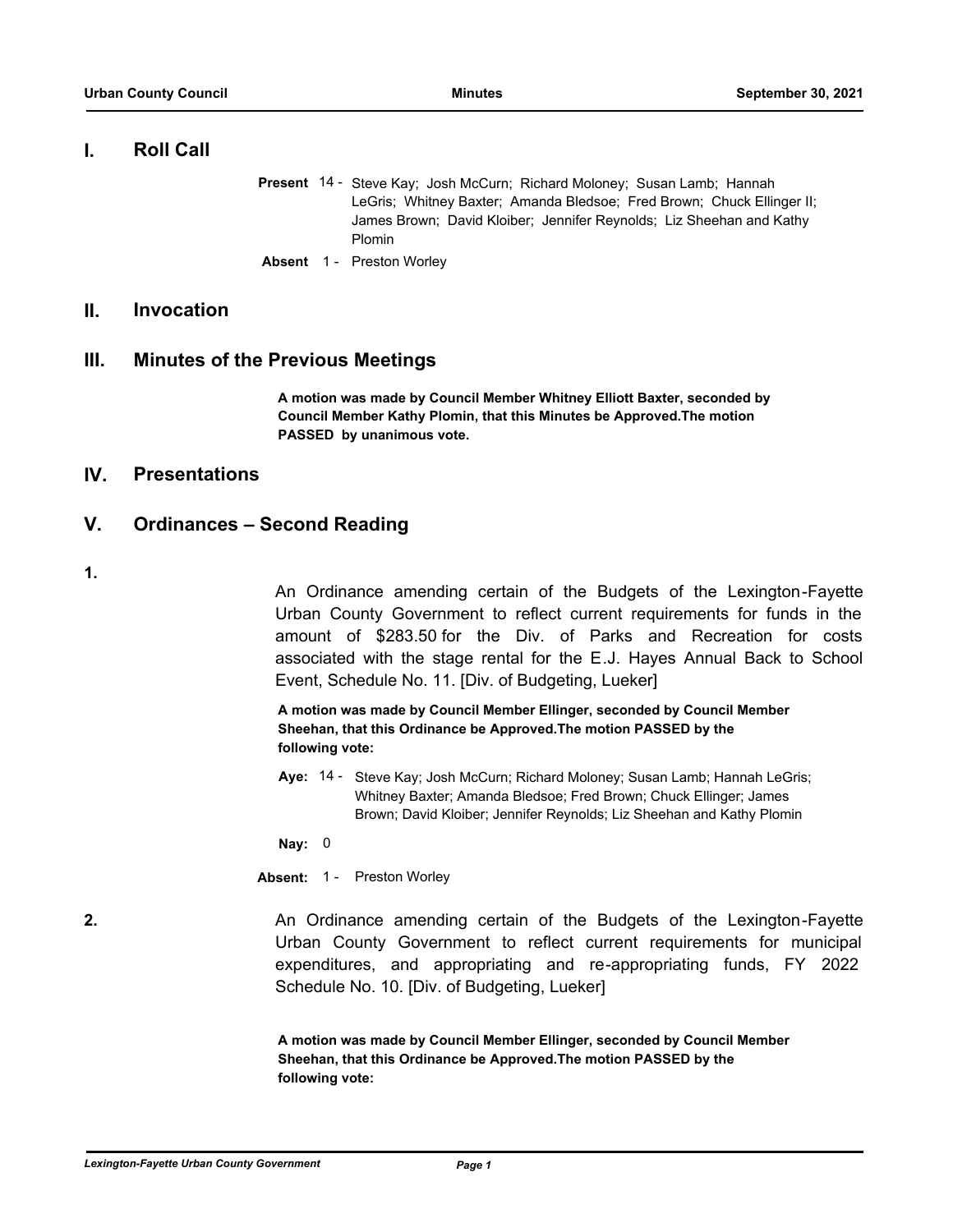Aye: 14 - Steve Kay; Josh McCurn; Richard Moloney; Susan Lamb; Hannah LeGris; Whitney Baxter; Amanda Bledsoe; Fred Brown; Chuck Ellinger; James Brown; David Kloiber; Jennifer Reynolds; Liz Sheehan and Kathy Plomin

**Nay:** 0

**Absent:** 1 - Preston Worley

**3.** An Ordinance amending Section 12-2(c)(4) of the Code of Ordinances to provide an exception for native plantings cultivated for the purpose of intentional naturalization from the prohibition on excessive growth of weeds, grass, and other vegetation as a nuisance. [Council Office, Maynard]

> **A motion was made by Council Member Ellinger, seconded by Council Member Sheehan, that this Ordinance be Approved.The motion PASSED by the following vote:**

Aye: 14 - Steve Kay; Josh McCurn; Richard Moloney; Susan Lamb; Hannah LeGris; Whitney Baxter; Amanda Bledsoe; Fred Brown; Chuck Ellinger; James Brown; David Kloiber; Jennifer Reynolds; Liz Sheehan and Kathy Plomin

**Nay:** 0

**Absent:** 1 - Preston Worley

# **VI. Ordinances – First Reading**

**6. An Ordinance amending certain of the Budgets of the Lexington-Fayette** Urban County Government to reflect current requirements for municipal expenditures, and appropriating and re-appropriating funds, FY 2022 Schedule No. 12. [Div. of Budgeting, Lueker]

**Received First Reading to the Urban County Council due back on 10/14/2021**

**7.** The State Cordinance repealing Ordinance No. 22-79, pertaining to the Mayor's authority to transfer the unencumbered balance of Grants, and providing that the Mayor may, upon specific authorization by Ordinance or Resolution, transfer the unencumbered balance of any account within the same Grant Budget so long as the scope and intent of the Grant is not significantly changed. [Council Office, Maynard]

**Received First Reading to the Urban County Council due back on 10/14/2021**

**4.** An Ordinance changing the zone from a Single Family Residential (R-1D) zone to a Neighborhood Business (B-1) zone, for 0.53 net (0.62 gross) acre, for property located at 355 American Ave. (Bluegrass Custard, LLC; Council District 3). (To Be Heard By November 24, 2021) [Div. of Planning, Duncan]

**Received First Reading to the Urban County Council due back on 10/14/2021**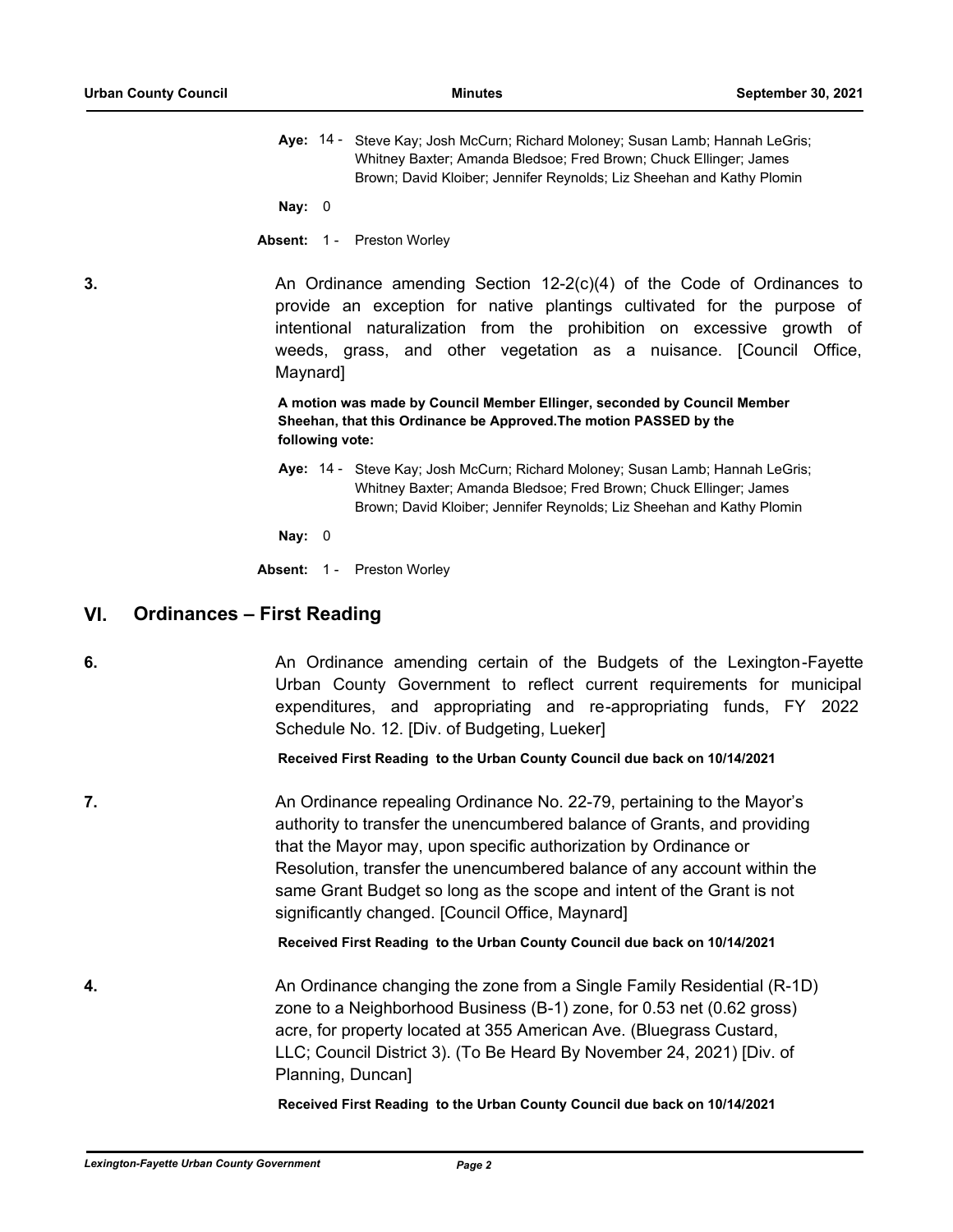**5.** An Ordinance amending the Schematic Landscape Plan portion of Ordinance No. 213-83, the Richmond Rd. Landscape Ordinance, so as to allow a privacy fence along the Richmond Rd. frontage to the properties 3604 through 3672 Green Park Ct. [Council Office, Maynard]

**Received First Reading to the Urban County Council due back on 10/14/2021**

## **VII. Resolutions – Second Reading**

**1.** A Resolution authorizing and directing the Mayor, on behalf of the Urban County Government, to execute an Agreement with Seedleaf, Inc. (\$250), for the Office of the Urban County Council, at a cost not to exceed the sum stated. [Council Office, Maynard]

> **A motion was made by Council Member McCurn, seconded by Council Member Bledsoe, that this Resolution be Approved.The motion PASSED by the following vote:**

Aye: 14 - Steve Kay; Josh McCurn; Richard Moloney; Susan Lamb; Hannah LeGris; Whitney Baxter; Amanda Bledsoe; Fred Brown; Chuck Ellinger; James Brown; David Kloiber; Jennifer Reynolds; Liz Sheehan and Kathy Plomin

**Nay:** 0

**Absent:** 1 - Preston Worley

**2.** A Resolution authorizing and directing the Mayor, on behalf of the Urban County Government, to execute a Subrecipient Agreement with Community Action Council ("CAC") in order to allocate \$392,000 of Federal Grant funds under the American Rescue Plan Act of 2021 to CAC to continue operation of the Intensive Street Outreach Program, and authorizing the Mayor to execute any other needed Agreements or amendments with CAC related to the use of these funds. [Div. of Grants and Special Programs, Lanter]

> **A motion was made by Council Member McCurn, seconded by Council Member Bledsoe, that this Resolution be Approved.The motion PASSED by the following vote:**

Aye: 13 - Steve Kay; Josh McCurn; Richard Moloney; Susan Lamb; Hannah LeGris; Whitney Baxter; Amanda Bledsoe; Fred Brown; Chuck Ellinger; James Brown; David Kloiber; Liz Sheehan and Kathy Plomin

**Nay:** 0

**Absent:** 1 - Preston Worley

**Recuse:** 1 - Jennifer Reynolds

**3.** A Resolution authorizing and directing the Mayor, on behalf of the Urban County Government, to execute a Subrecipient Agreement with Welcome House, Inc., in order to allocate up to \$276,663 of Federal Grant funds under the American Rescue Plan Act of 2021 to Welcome House, Inc., to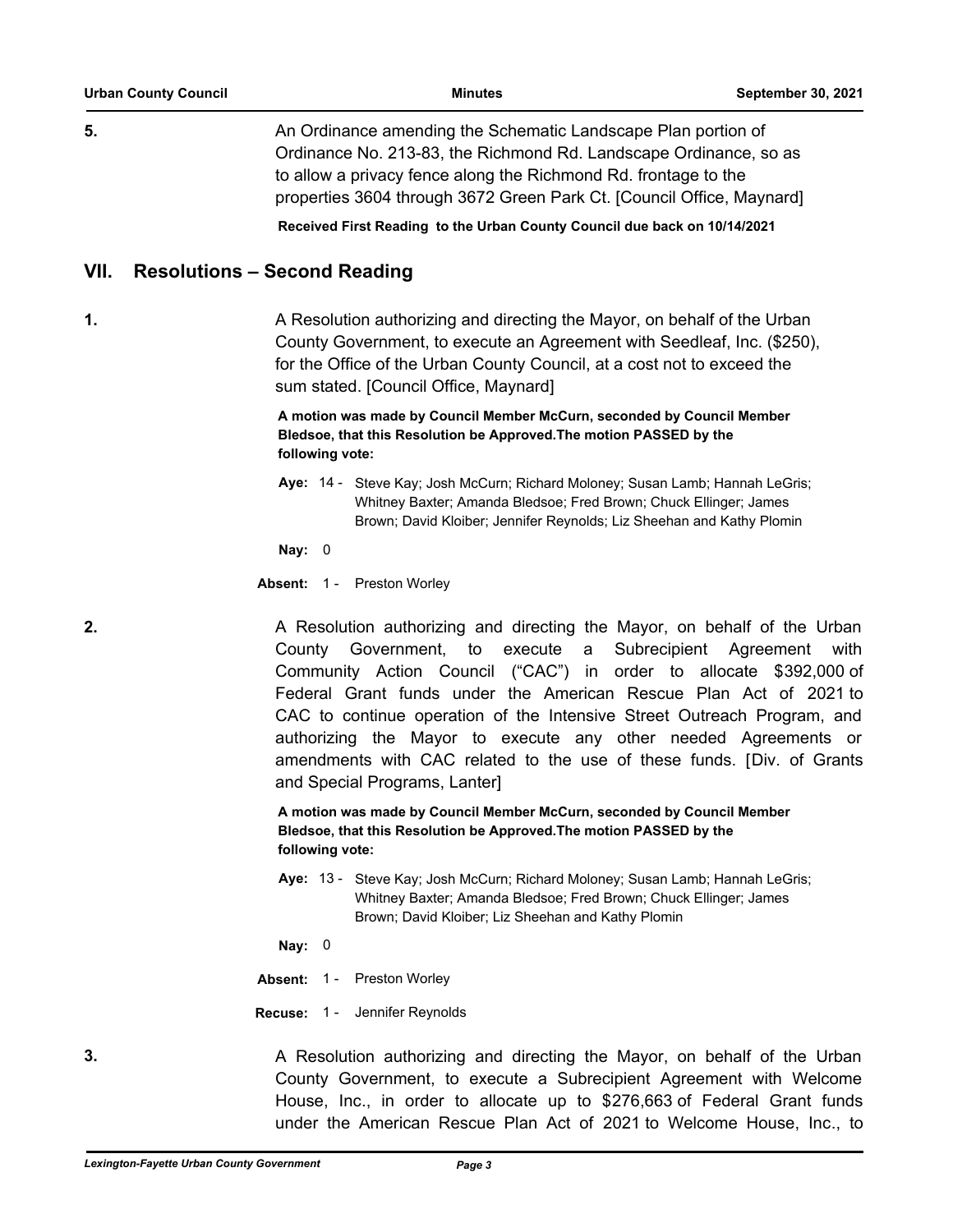provide financial management benefits to people incapable of independently managing payments, and authorizing the Mayor to execute any other needed Agreements or amendments with Welcome House, Inc., related to the use of these funds. [Div. of Grants and Special Programs, Lanter]

**A motion was made by Council Member McCurn, seconded by Council Member Bledsoe, that this Resolution be Approved.The motion PASSED by the following vote:**

Aye: 14 - Steve Kay; Josh McCurn; Richard Moloney; Susan Lamb; Hannah LeGris; Whitney Baxter; Amanda Bledsoe; Fred Brown; Chuck Ellinger; James Brown; David Kloiber; Jennifer Reynolds; Liz Sheehan and Kathy Plomin

**Nay:** 0

**Absent:** 1 - Preston Worley

**4.** A Resolution authorizing and directing the Mayor, on behalf of the Urban County Government, to execute a Subrecipient Agreement with Mountain Comprehensive Care Center, Inc., in order to allocate \$95,335 of Federal Grant funds under the American Rescue Plan Act of 2021 for the continued operation of a Permanent Housing Intensive Care Management Program, in partnership with the Catholic Action Center Emergency Shelter, and authorizing the Mayor to execute any other needed Agreements or amendments with Mountain Comprehensive Care Center, Inc., related to the use of these funds. [Div. of Grants and Special Programs, Lanter]

> **A motion was made by Council Member McCurn, seconded by Council Member Bledsoe, that this Resolution be Approved.The motion PASSED by the following vote:**

Aye: 14 - Steve Kay; Josh McCurn; Richard Moloney; Susan Lamb; Hannah LeGris; Whitney Baxter; Amanda Bledsoe; Fred Brown; Chuck Ellinger; James Brown; David Kloiber; Jennifer Reynolds; Liz Sheehan and Kathy Plomin

**Nay:** 0

**Absent:** 1 - Preston Worley

**5. A Resolution authorizing and directing the Mayor, on behalf of the Urban** County Government, to accept a donation of a new owl box from the Central Ky. Audubon Society for the barn at Hisle Farm Park. [Div. of Parks and Recreation, Conrad]

> **A motion was made by Council Member McCurn, seconded by Council Member Bledsoe, that this Resolution be Approved.The motion PASSED by the following vote:**

- Aye: 14 Steve Kay; Josh McCurn; Richard Moloney; Susan Lamb; Hannah LeGris; Whitney Baxter; Amanda Bledsoe; Fred Brown; Chuck Ellinger; James Brown; David Kloiber; Jennifer Reynolds; Liz Sheehan and Kathy Plomin
- **Nay:** 0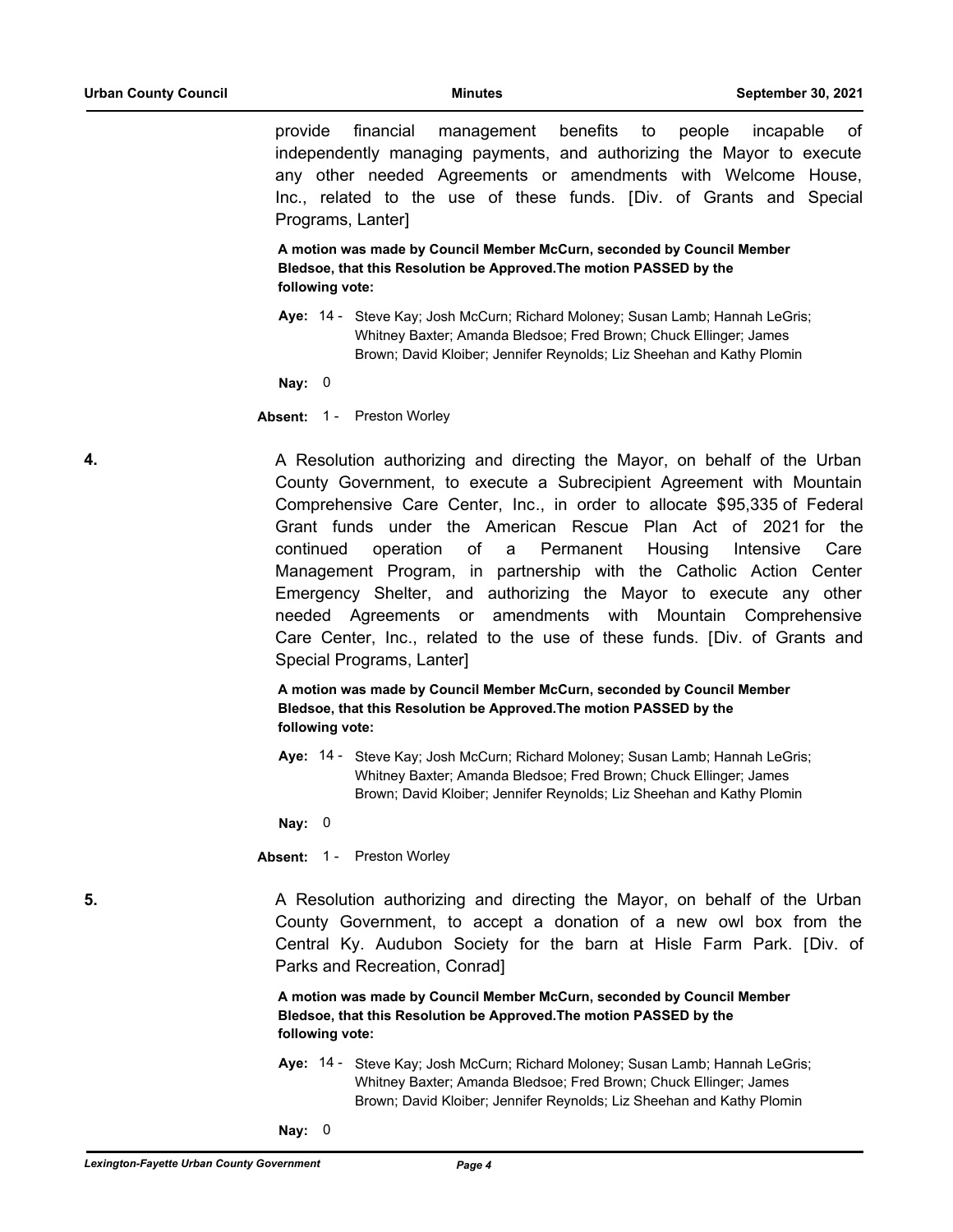**Absent:** 1 - Preston Worley

**6. 6.** A Resolution authorizing and directing the Mayor, on behalf of the Urban County Government, to accept an additional Grant award from the United States Dept. of Housing and Urban Development (HUD), for the Community Development Block Grant Program (\$35,436) and the Home Investment Partnerships Program (\$18,000) in FY 2021, the acceptance of which does not obligate the Urban County Government to the expenditure of any additional funds as a local match, and authorizing the Mayor to transfer unencumbered funds within the Grant Budget. [Div. of Grants and Special Programs, Lanter]

> **A motion was made by Council Member McCurn, seconded by Council Member Bledsoe, that this Resolution be Approved.The motion PASSED by the following vote:**

Aye: 14 - Steve Kay; Josh McCurn; Richard Moloney; Susan Lamb; Hannah LeGris; Whitney Baxter; Amanda Bledsoe; Fred Brown; Chuck Ellinger; James Brown; David Kloiber; Jennifer Reynolds; Liz Sheehan and Kathy Plomin

**Nay:** 0

**Absent:** 1 - Preston Worley

**7. A Resolution authorizing and directing the Mayor, on behalf of the Urban** County Government, to accept an award from the Ky. Council on Child Abuse, Inc., d/b/a Prevent Child Abuse Ky., Inc. (PCAK), in the amount of \$13,519, for Year 2 of the Family Care Center's Contract to provide a Self-Help, Parent Education and Support Group, the acceptance of which obligates the Urban County Government to a \$6,840 in-kind match, and authorizing the Mayor to transfer unencumbered funds within the Grant Budget. [Div. of Family Services, Rodes]

> **A motion was made by Council Member McCurn, seconded by Council Member Bledsoe, that this Resolution be Approved.The motion PASSED by the following vote:**

Aye: 14 - Steve Kay; Josh McCurn; Richard Moloney; Susan Lamb; Hannah LeGris; Whitney Baxter; Amanda Bledsoe; Fred Brown; Chuck Ellinger; James Brown; David Kloiber; Jennifer Reynolds; Liz Sheehan and Kathy Plomin

**Nay:** 0

**Absent:** 1 - Preston Worley

**8.** A Resolution accepting the bid of Guarantee Pest Control, Inc., and Terminix Commercial, establishing price contracts for Pest Control, for the Div. of Purchasing. (2 Bids, Low) [Slatin]

> **A motion was made by Council Member McCurn, seconded by Council Member Bledsoe, that this Resolution be Approved.The motion PASSED by the following vote:**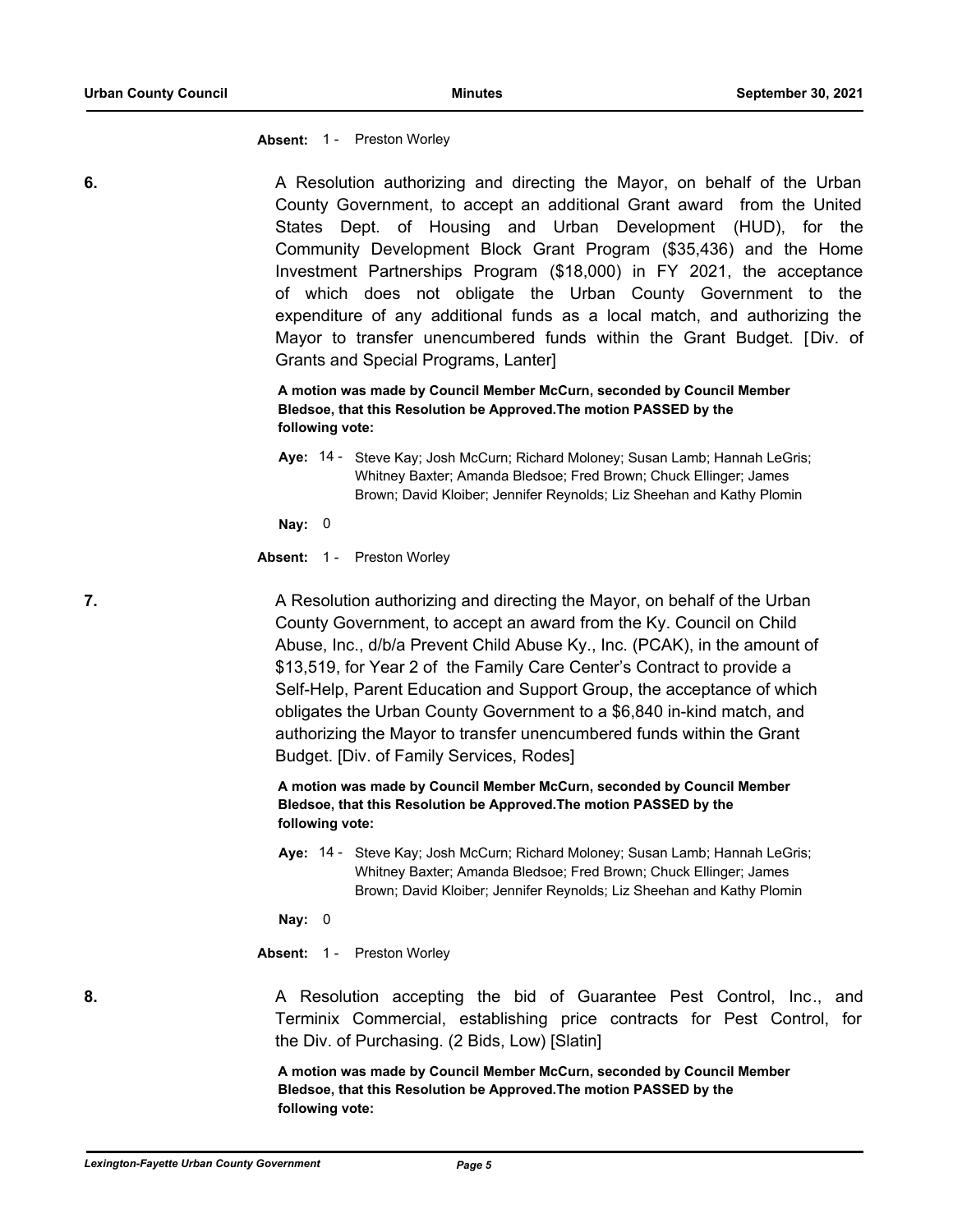| Aye: 14 - Steve Kay; Josh McCurn; Richard Moloney; Susan Lamb; Hannah LeGris; |  |  |
|-------------------------------------------------------------------------------|--|--|
| Whitney Baxter; Amanda Bledsoe; Fred Brown; Chuck Ellinger; James             |  |  |
| Brown; David Kloiber; Jennifer Reynolds; Liz Sheehan and Kathy Plomin         |  |  |

**Nay:** 0

**Absent:** 1 - Preston Worley

**9.** A Resolution accepting the bid of TNVC, Inc., establishing a price contract for Bomb Disposal Response Equipment (Supplemental), for the Div. of Police. (2 Bids, Low) [Weathers]

> **A motion was made by Council Member McCurn, seconded by Council Member Bledsoe, that this Resolution be Approved.The motion PASSED by the following vote:**

Aye: 14 - Steve Kay; Josh McCurn; Richard Moloney; Susan Lamb; Hannah LeGris; Whitney Baxter; Amanda Bledsoe; Fred Brown; Chuck Ellinger; James Brown; David Kloiber; Jennifer Reynolds; Liz Sheehan and Kathy Plomin

**Nay:** 0

**Absent:** 1 - Preston Worley

**10.** A Resolution ratifying the Probationary Classified Civil Service Appointments of: Cathryn Reed, Administrative Officer, Grade 523E, \$2,530.56 biweekly in the Dept. of Information Technology, effective September 27, 2021, Kenna Johnson, Administrative Specialist Sr., Grade 516N, \$20.662 hourly in the Div. of Revenue, effective September 27, 2021, Donna Jones, Equipment Operator Sr., Grade 512N, \$17.997 hourly in the Div. of Streets and Roads, effective September 20, 2021, Lisa McFadden, Administrative Officer Sr., Grade 526E, \$3,110.10 biweekly in the Div. of Water Quality, effective September 20, 2021; and ratifying the Permanent Classified Civil Service Appointments of: Kimberly Hardy, Administrative Specialist Sr., Grade 516N, \$22.701 hourly in the Div. of Revenue, effective September 1, 2021, William Hill, Trades Worker Sr., Grade 511N, \$16.512 hourly in the Div. of Streets and Roads, effective August 16, 2021, Robert Elkins, Heavy Equipment Technician, Grade 518N, \$24.187 hourly in the Div. of Facilities and Fleet Management, effective September 8, 2021; and ratifying the Probationary Sworn Appointments of: Jacob Crawford, Community Corrections Captain, Grade 115E, \$2,761.00 biweekly in the Div. of Community Corrections, effective September 6, 2021, Adam Moss, Community Corrections Captain, Grade 115E, \$2,761.00 biweekly in the Div. of Community Corrections, effective September 13, 2021, Bradley Baker, Community Corrections Lieutenant, Grade 114E, \$2,289.00 biweekly in the Div. of Community Corrections, effective September 13, 2021, Joseph Price, Community Corrections Lieutenant, Grade 114E, \$2,289.00 biweekly in the Div. of Community Corrections, effective September 13, 2021; and ratifying the Probationary Sworn Appointments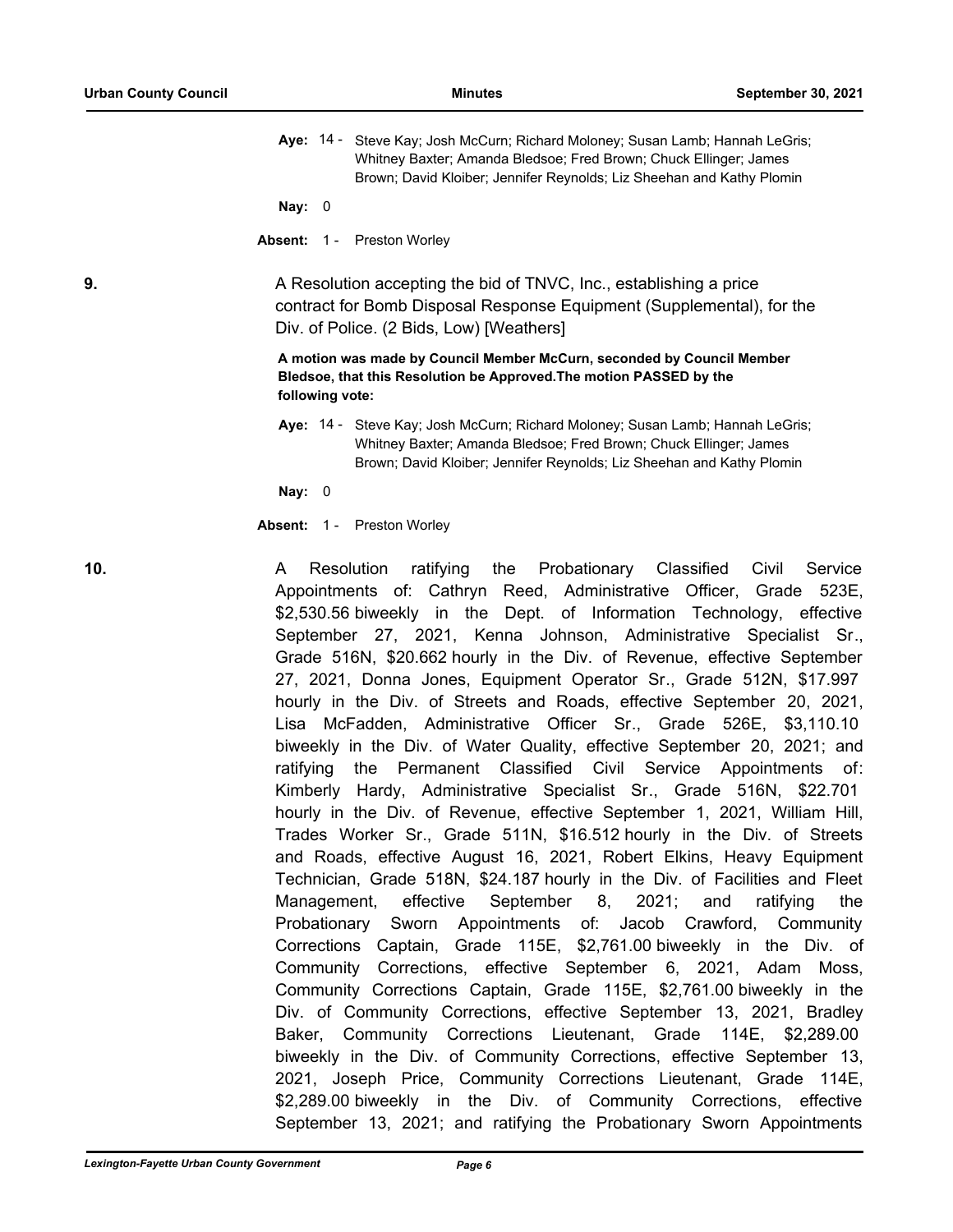of: Brian Martin, Police Lieutenant, Grade 317E, \$3,346.89 biweekly in the Div. of Police, effective September 27, 2021, Daniel Burnett, Police Lieutenant, Grade 317E, \$3,346.89 biweekly in the Div. of Police, effective September 27, 2021, Jeremiah Davis, Police Lieutenant, Grade 317E, \$3,346.89 biweekly in the Div. of Police, effective September 27, 2021, Robert Holland, Police Sergeant, Grade 315N, \$32.408 hourly in the Div. of Police, effective September 27, 2021, James McCullough, Police Sergeant, Grade 315N, \$32.408 hourly in the Div. of Police, effective September 27, 2021, Daniel Raleigh, Police Sergeant, Grade 315N, \$32.408 hourly in the Div. of Police, effective September 27, 2021, Brian Baker, Police Sergeant, Grade 315N, \$32.408 hourly in the Div. of Police, effective September 27, 2021, Ross Collins, Police Sergeant, Grade 315N, \$32.408 hourly in the Div. of Police, effective September 27, 2021, Byron Creekmore, Police Sergeant, Grade 315N, \$32.408 hourly in the Div. of Police, effective September 27, 2021; and ratifying the Unclassified Civil Service Appointment to the Office of the Mayor: Larry Johnson, Administrative Aide to the Mayor, Grade 523E, \$2,692.32 biweekly in the Office of the Mayor, effective September 27, 2021. [Div. of Human Resources, Maxwell]

**A motion was made by Council Member McCurn, seconded by Council Member Bledsoe, that this Resolution be Approved.The motion PASSED by the following vote:**

Aye: 14 - Steve Kay; Josh McCurn; Richard Moloney; Susan Lamb; Hannah LeGris; Whitney Baxter; Amanda Bledsoe; Fred Brown; Chuck Ellinger; James Brown; David Kloiber; Jennifer Reynolds; Liz Sheehan and Kathy Plomin

**Nay:** 0

**Absent:** 1 - Preston Worley

**11.**

A Resolution authorizing the Mayor, on behalf of the Urban County Government, to execute an Agreement with Kathy H. Witt, Sheriff of Fayette County, for the collection of the Ad Valorem Urban Service District Taxes for the 2021 property tax year, at a cost not to exceed \$350,000, with the payments to be treated as a commission and the Urban County Government to receive and accept any related payment (\$87,500) from the Commonwealth of Ky. [Dept. of Finance, Hensley]

**A motion was made by Council Member McCurn, seconded by Council Member Bledsoe, that this Resolution be Approved.The motion PASSED by the following vote:**

- Aye: 14 Steve Kay; Josh McCurn; Richard Moloney; Susan Lamb; Hannah LeGris; Whitney Baxter; Amanda Bledsoe; Fred Brown; Chuck Ellinger; James Brown; David Kloiber; Jennifer Reynolds; Liz Sheehan and Kathy Plomin
- **Nay:** 0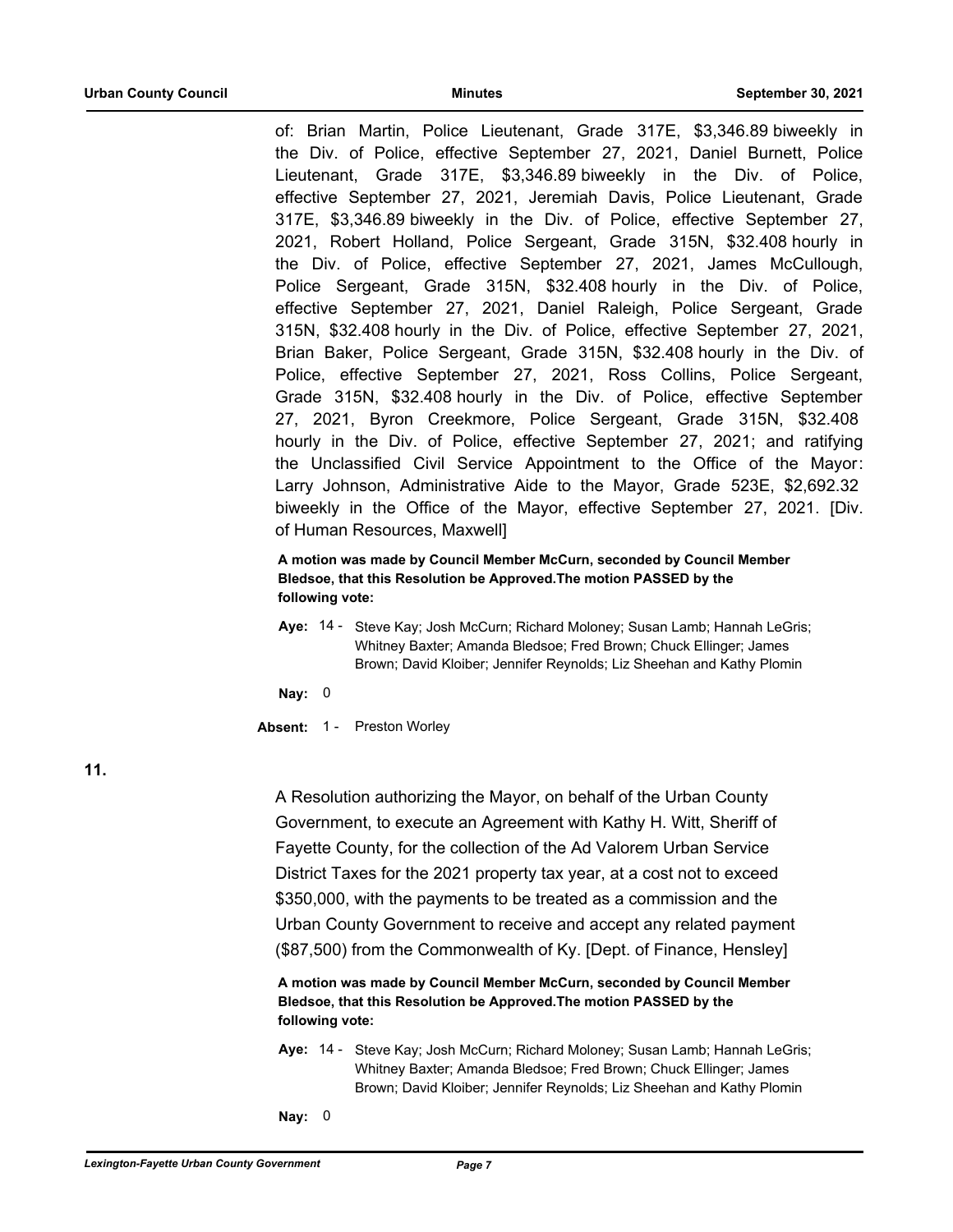**Absent:** 1 - Preston Worley

| 12. | Hong]                                                                                                                                                            | A Resolution authorizing and directing the Mayor, on behalf of the Urban<br>County Government, to execute a Memorandum of Agreement with Arbor<br>Youth Services, Inc., to provide an alternative to detention for certain<br>youthful offenders, at a cost not to exceed \$5,000. [Div. of Youth Services, |  |  |
|-----|------------------------------------------------------------------------------------------------------------------------------------------------------------------|-------------------------------------------------------------------------------------------------------------------------------------------------------------------------------------------------------------------------------------------------------------------------------------------------------------|--|--|
|     | A motion was made by Council Member McCurn, seconded by Council Member<br>Bledsoe, that this Resolution be Approved. The motion PASSED by the<br>following vote: |                                                                                                                                                                                                                                                                                                             |  |  |
|     |                                                                                                                                                                  | Aye: 14 - Steve Kay; Josh McCurn; Richard Moloney; Susan Lamb; Hannah LeGris;<br>Whitney Baxter; Amanda Bledsoe; Fred Brown; Chuck Ellinger; James<br>Brown; David Kloiber; Jennifer Reynolds; Liz Sheehan and Kathy Plomin                                                                                 |  |  |
|     | Nay: $0$                                                                                                                                                         |                                                                                                                                                                                                                                                                                                             |  |  |
|     |                                                                                                                                                                  | <b>Absent: 1 - Preston Worley</b>                                                                                                                                                                                                                                                                           |  |  |

**13.** A Resolution authorizing the Mayor, on behalf of the Urban County Government, to execute an Addendum to the Agreement with Wiser Strategies, for media planning and placement services for the Div. of Environmental Services, providing for public outreach services relating to vacuum leaf collection, at a cost not to exceed \$60,000. [Div. of Environmental Services, Carey]

> **A motion was made by Council Member McCurn, seconded by Council Member Bledsoe, that this Resolution be Approved.The motion PASSED by the following vote:**

Aye: 14 - Steve Kay; Josh McCurn; Richard Moloney; Susan Lamb; Hannah LeGris; Whitney Baxter; Amanda Bledsoe; Fred Brown; Chuck Ellinger; James Brown; David Kloiber; Jennifer Reynolds; Liz Sheehan and Kathy Plomin

**Nay:** 0

**Absent:** 1 - Preston Worley

**14.** A Resolution authorizing and directing the Mayor, on behalf of the Urban County Government, as the collaborative applicant, to execute and submit the 2021 Continuum of Care Grant Application to the United States Dept. of Housing and Urban Development (HUD), to provide any additional information requested in connection with this Grant Application, which Grant funds are in the amount of \$2,548,668 Federal funds, are for the operation of programs by Community Nonprofit Organizations to reduce homelessness in Lexington-Fayette County, and to accept \$167,394 of the Grant funds, if the application is approved, for project planning and data management expenses related to monitoring programs funded by the Grant, the acceptance of which obligates the Urban County Government for the expenditure of \$41,850 as a local match, and authorizing the Mayor to transfer unencumbered funds within the Grant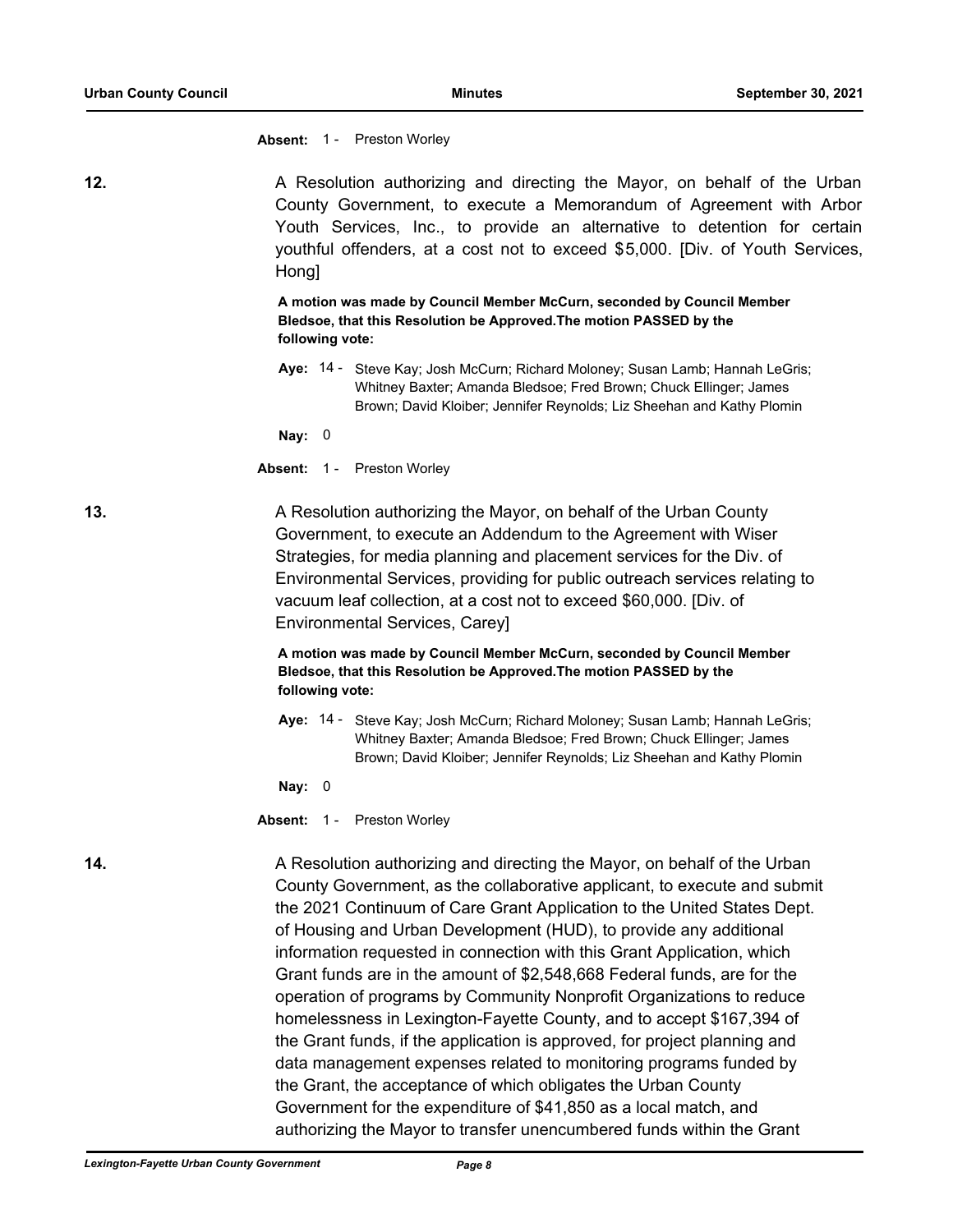|     | Budget. [Div. of Grants and Special Programs, Lanter]                                                                                                                                                                                                                                                                                                                                                                                                          |  |
|-----|----------------------------------------------------------------------------------------------------------------------------------------------------------------------------------------------------------------------------------------------------------------------------------------------------------------------------------------------------------------------------------------------------------------------------------------------------------------|--|
|     | A motion was made by Council Member McCurn, seconded by Council Member<br>Bledsoe, that this Resolution be Approved. The motion PASSED by the<br>following vote:                                                                                                                                                                                                                                                                                               |  |
|     | Aye: 14 - Steve Kay; Josh McCurn; Richard Moloney; Susan Lamb; Hannah LeGris;<br>Whitney Baxter; Amanda Bledsoe; Fred Brown; Chuck Ellinger; James<br>Brown; David Kloiber; Jennifer Reynolds; Liz Sheehan and Kathy Plomin                                                                                                                                                                                                                                    |  |
|     | Nay: $0$                                                                                                                                                                                                                                                                                                                                                                                                                                                       |  |
|     | Absent: 1 - Preston Worley                                                                                                                                                                                                                                                                                                                                                                                                                                     |  |
| 15. | A Resolution authorizing the Mayor, on behalf of the Lexington-Fayette<br>Urban County Government, to execute Memorandum of Understanding(s)<br>with 39 community partners in the Lexington-Fayette County Continuum of<br>Care (COC) to ensure consistent participation in the COC for the<br>purpose of future planning and funding decisions, for the Office of<br>Homelessness Prevention & Intervention. [Div. of Grants and Special<br>Programs, Lanter] |  |
|     | A motion was made by Council Member McCurn, seconded by Council Member<br>Bledsoe, that this Resolution be Approved. The motion PASSED by the<br>following vote:                                                                                                                                                                                                                                                                                               |  |
|     | Aye: 14 - Steve Kay; Josh McCurn; Richard Moloney; Susan Lamb; Hannah LeGris;<br>Whitney Baxter; Amanda Bledsoe; Fred Brown; Chuck Ellinger; James<br>Brown; David Kloiber; Jennifer Reynolds; Liz Sheehan and Kathy Plomin                                                                                                                                                                                                                                    |  |
|     | Nay: $0$                                                                                                                                                                                                                                                                                                                                                                                                                                                       |  |
|     | Absent: 1 - Preston Worley                                                                                                                                                                                                                                                                                                                                                                                                                                     |  |
| 16. | A Resolution authorizing the Mayor, on behalf of the Urban County<br>Government, to execute Change Order No. 4 to the Agreement with All4,<br>LLC, for the Audit of the Waste Water Treatment Plant Safety Program<br>and Post-Audit Implementation Services Project, increasing the Contract<br>price by the sum of \$337,888.00, from \$980,862.25 to \$1,318,750.25.<br>[Div. of Water Quality, Martin]                                                     |  |
|     | A motion was made by Council Member McCurn, seconded by Council Member<br>Bledsoe, that this Resolution be Approved. The motion PASSED by the<br>following vote:                                                                                                                                                                                                                                                                                               |  |
|     | Aye: 14 - Steve Kay; Josh McCurn; Richard Moloney; Susan Lamb; Hannah LeGris;<br>Whitney Baxter; Amanda Bledsoe; Fred Brown; Chuck Ellinger; James<br>Brown; David Kloiber; Jennifer Reynolds; Liz Sheehan and Kathy Plomin                                                                                                                                                                                                                                    |  |
|     | Nay: $0$                                                                                                                                                                                                                                                                                                                                                                                                                                                       |  |
|     | Preston Worley<br>Absent: 1 -                                                                                                                                                                                                                                                                                                                                                                                                                                  |  |
| 17. | A Resolution authorizing the Mayor, on behalf of the Urban County<br>Government, to execute an Agreement with Pictometry International, for                                                                                                                                                                                                                                                                                                                    |  |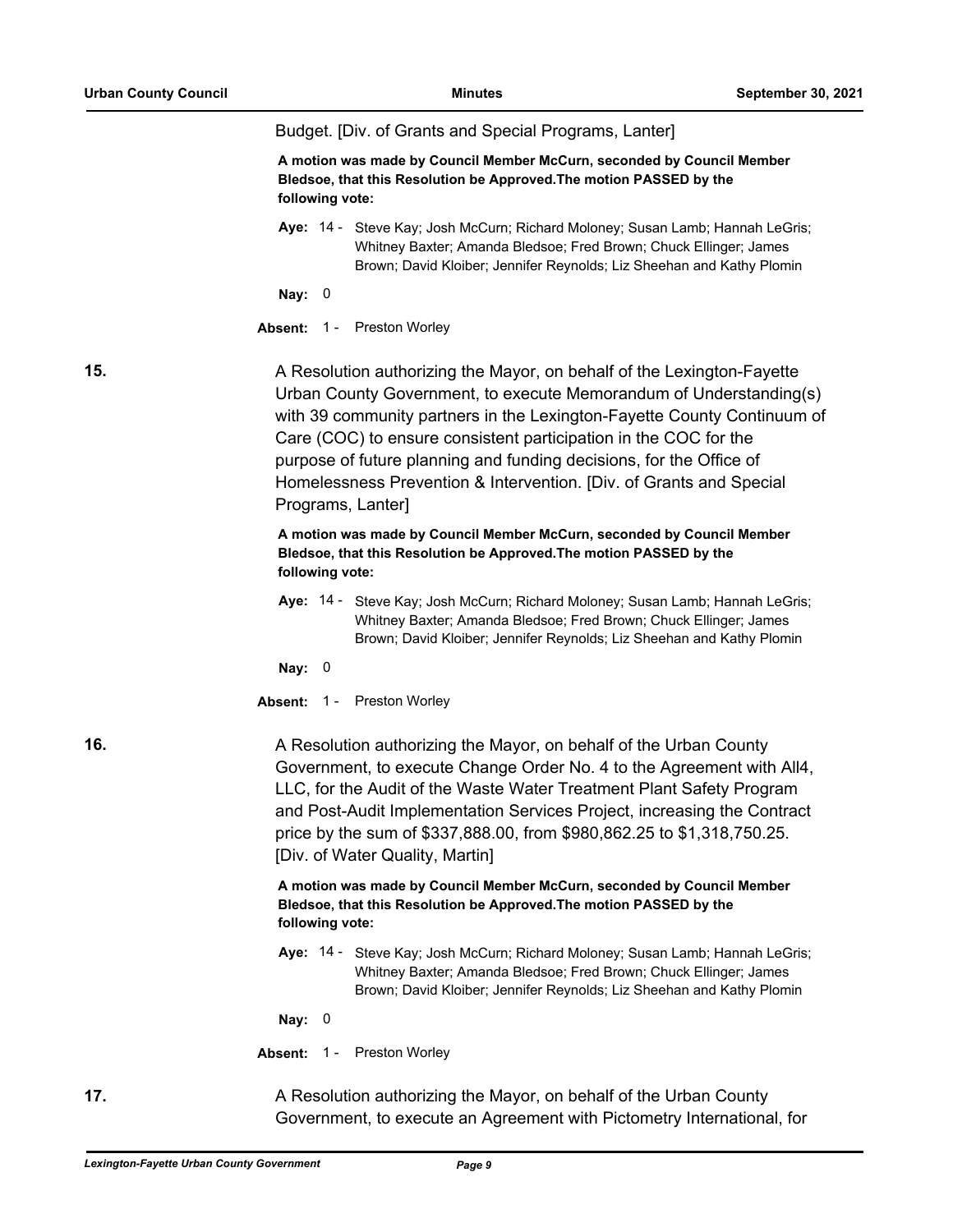the lease of oblique aerial photography, viewing software, hosting services, traditional aerial photography, and supporting maintenance, for a term of six years, at a cost not to exceed \$53,814 per year. [Div. of Enterprise Solutions, Stiefel]

**A motion was made by Council Member McCurn, seconded by Council Member Bledsoe, that this Resolution be Approved.The motion PASSED by the following vote:**

Aye: 14 - Steve Kay; Josh McCurn; Richard Moloney; Susan Lamb; Hannah LeGris; Whitney Baxter; Amanda Bledsoe; Fred Brown; Chuck Ellinger; James Brown; David Kloiber; Jennifer Reynolds; Liz Sheehan and Kathy Plomin

**Nay:** 0

**Absent:** 1 - Preston Worley

**18.**

A Resolution authorizing the Mayor, on behalf of the Urban County Government, to execute and submit an application to the Ky. Dept. of Education (KDE), for provision of Preschool Education Services at the Family Care Center for the 2021-2022 school year. [Div. of Family Services, Rodes]

**A motion was made by Council Member McCurn, seconded by Council Member Bledsoe, that this Resolution be Approved.The motion PASSED by the following vote:**

Aye: 14 - Steve Kay; Josh McCurn; Richard Moloney; Susan Lamb; Hannah LeGris; Whitney Baxter; Amanda Bledsoe; Fred Brown; Chuck Ellinger; James Brown; David Kloiber; Jennifer Reynolds; Liz Sheehan and Kathy Plomin

**Nay:** 0

**Absent:** 1 - Preston Worley

**19.** A Resolution authorizing and directing the Mayor, on behalf of the Urban County Government, to execute a Memorandum of Understanding with Dept. of Veterans Affair, for entrance into the VA Online Educational Benefits System. [Div. of Police, Weathers]

> **A motion was made by Council Member McCurn, seconded by Council Member Bledsoe, that this Resolution be Approved.The motion PASSED by the following vote:**

Aye: 14 - Steve Kay; Josh McCurn; Richard Moloney; Susan Lamb; Hannah LeGris; Whitney Baxter; Amanda Bledsoe; Fred Brown; Chuck Ellinger; James Brown; David Kloiber; Jennifer Reynolds; Liz Sheehan and Kathy Plomin

**Nay:** 0

**Absent:** 1 - Preston Worley

**20.** A Resolution authorizing the Div. of Waste Management to purchase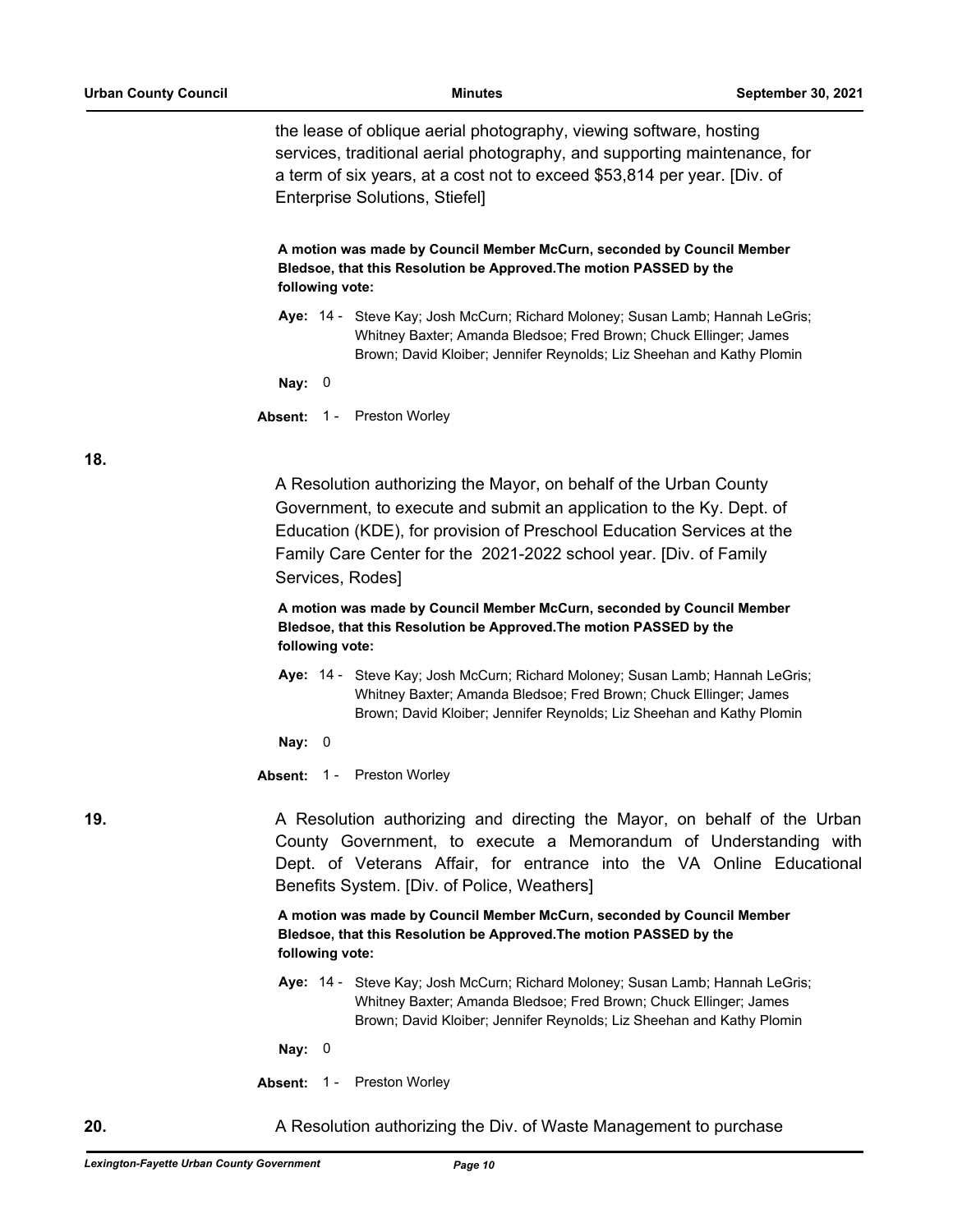transportation and reuse of recycled glass from Strategic Materials, a sole source provider, and authorizing the Mayor, on behalf of the Urban County Government, to execute any necessary Agreement with Strategic Materials, related to the procurement. [Div. of Waste Management, Thurman]

**A motion was made by Council Member McCurn, seconded by Council Member Bledsoe, that this Resolution be Approved.The motion PASSED by the following vote:**

Aye: 14 - Steve Kay; Josh McCurn; Richard Moloney; Susan Lamb; Hannah LeGris; Whitney Baxter; Amanda Bledsoe; Fred Brown; Chuck Ellinger; James Brown; David Kloiber; Jennifer Reynolds; Liz Sheehan and Kathy Plomin

#### **Nay:** 0

**Absent:** 1 - Preston Worley

**21.** A Resolution ratifying the execution of an Amendment to an existing Agreement with Benevate, Inc., which authorizes unlimited users and extends the Contract term through March 3, 2023, in order to aide in administration of federally funded Grant programs, at a cost not to exceed \$45,879. [Div. of Grants and Special Programs, Lanter]

> **A motion was made by Council Member McCurn, seconded by Council Member Bledsoe, that this Resolution be Approved.The motion PASSED by the following vote:**

Aye: 14 - Steve Kay; Josh McCurn; Richard Moloney; Susan Lamb; Hannah LeGris; Whitney Baxter; Amanda Bledsoe; Fred Brown; Chuck Ellinger; James Brown; David Kloiber; Jennifer Reynolds; Liz Sheehan and Kathy Plomin

**Nay:** 0

**Absent:** 1 - Preston Worley

**22.** A Resolution authorizing and directing the Mayor, on behalf of the Urban County Government, to execute an Agreement with Ky. Energy and Environmental Cabinet, for a tire disposal event, at a cost not to exceed \$9,928.08. [Div. of Waste Management, Thurman]

> **A motion was made by Council Member McCurn, seconded by Council Member Bledsoe, that this Resolution be Approved.The motion PASSED by the following vote:**

Aye: 14 - Steve Kay; Josh McCurn; Richard Moloney; Susan Lamb; Hannah LeGris; Whitney Baxter; Amanda Bledsoe; Fred Brown; Chuck Ellinger; James Brown; David Kloiber; Jennifer Reynolds; Liz Sheehan and Kathy Plomin

**Nay:** 0

**Absent:** 1 - Preston Worley

**23.** A Resolution authorizing the Mayor, on behalf of the Urban County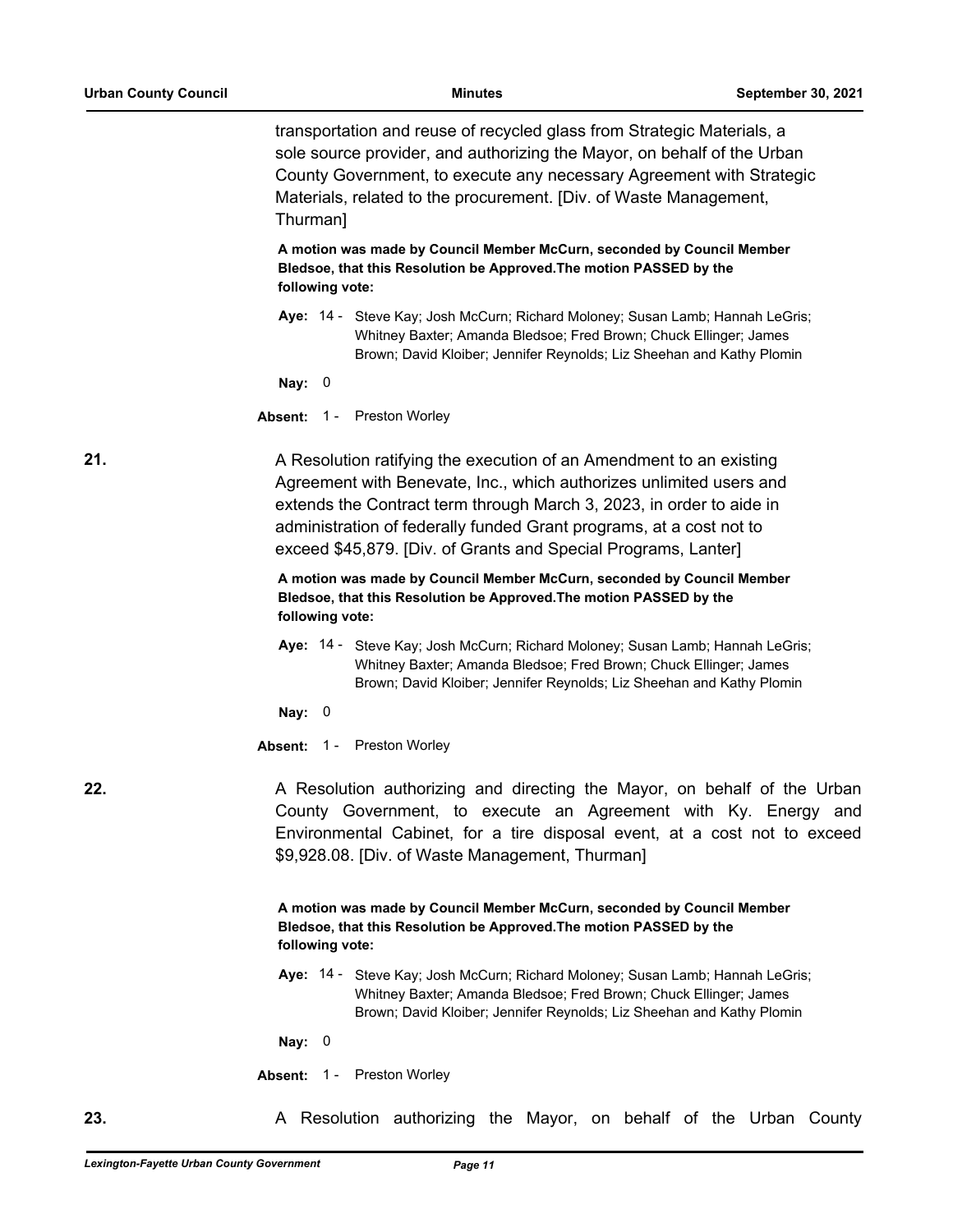Government, to accept deeds and to execute any documents necessary for the acquisition of property interests between Lisle Industrial Ave. and 1631 Old Frankfort Pike, for Phase 5 of the Town Branch Trail Project, at a cost not to exceed \$50,000. [Div. of Engineering, Burton]

**A motion was made by Council Member McCurn, seconded by Council Member Bledsoe, that this Resolution be Approved.The motion PASSED by the following vote:**

- Aye: 13 Steve Kay; Josh McCurn; Susan Lamb; Hannah LeGris; Whitney Baxter; Amanda Bledsoe; Fred Brown; Chuck Ellinger; James Brown; David Kloiber; Jennifer Reynolds; Liz Sheehan and Kathy Plomin
- **Nay:** 1 Richard Moloney
- **Absent:** 1 Preston Worley

24. **24.** A Resolution authorizing the Mayor, on behalf of the Lexington-Fayette Urban County Government, to execute Contract Modification No. 2 with Strand Associates, Inc., increasing the contract price by \$42,100 for additional design services for Town Branch Trail Phase VI, raising the total contract price from \$1,030,774 to \$1,072,874. [Div. of Engineering, Burton]

> **A motion was made by Council Member McCurn, seconded by Council Member Bledsoe, that this Resolution be Approved.The motion PASSED by the following vote:**

- Aye: 13 Steve Kay; Josh McCurn; Susan Lamb; Hannah LeGris; Whitney Baxter; Amanda Bledsoe; Fred Brown; Chuck Ellinger; James Brown; David Kloiber; Jennifer Reynolds; Liz Sheehan and Kathy Plomin
- **Nay:** 1 Richard Moloney
- **Absent:** 1 Preston Worley

**25.** A Resolution authorizing and directing the Mayor, on behalf of the Lexington-Fayette Urban County Government, to accept a Grant from the Consumer Product Safety Commission of \$5,000 in Federal funds in order to purchase supplies for a Fire Safety and Prevention Project, the acceptance of which does not obligate the Urban County Government for the expenditure of funds, and authorizing the Mayor to transfer unencumbered funds within the Grant Budget. [Div. of Fire and Emergency Services, Wells]

> **A motion was made by Council Member McCurn, seconded by Council Member Bledsoe, that this Resolution be Approved.The motion PASSED by the following vote:**

- Aye: 14 Steve Kay; Josh McCurn; Richard Moloney; Susan Lamb; Hannah LeGris; Whitney Baxter; Amanda Bledsoe; Fred Brown; Chuck Ellinger; James Brown; David Kloiber; Jennifer Reynolds; Liz Sheehan and Kathy Plomin
- **Nay:** 0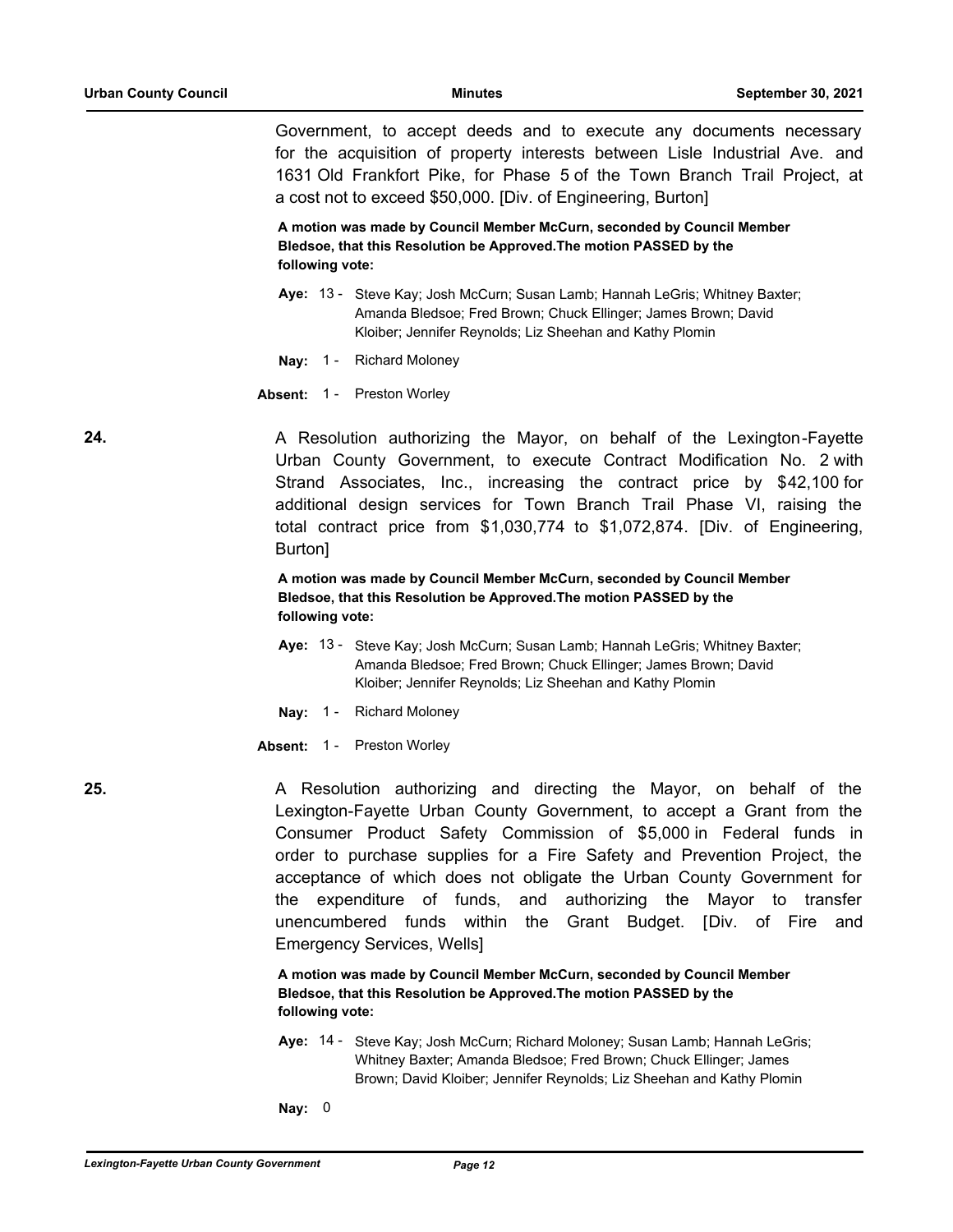**Absent:** 1 - Preston Worley

| 26. | A Resolution authorizing and directing the Mayor, on behalf of the<br>Lexington-Fayette Urban County Government, to execute Professional<br>Services Agreements with Marinda Beasley, Kristin Beers, Angela<br>Begley, Alexis Hatfield, Megan Magsam, Lyndsay Palombit, and Nicole<br>Jean Perkins, as Sexual Assault Nurse Examiners, to provide on-call<br>forensic examinations and services under the sexual assault nurse<br>examiner program for fiscal year 2021, at a cost not to exceed \$51,466.<br>[Div. of Police, Weathers] |
|-----|------------------------------------------------------------------------------------------------------------------------------------------------------------------------------------------------------------------------------------------------------------------------------------------------------------------------------------------------------------------------------------------------------------------------------------------------------------------------------------------------------------------------------------------|
|     | A motion was made by Council Member McCurn, seconded by Council Member<br>Bledsoe, that this Resolution be Approved. The motion PASSED by the<br>following vote:                                                                                                                                                                                                                                                                                                                                                                         |
|     | Aye: 14 - Steve Kay; Josh McCurn; Richard Moloney; Susan Lamb; Hannah LeGris;<br>Whitney Baxter; Amanda Bledsoe; Fred Brown; Chuck Ellinger; James<br>Brown; David Kloiber; Jennifer Reynolds; Liz Sheehan and Kathy Plomin                                                                                                                                                                                                                                                                                                              |
|     | Nay: $0$                                                                                                                                                                                                                                                                                                                                                                                                                                                                                                                                 |
|     | Absent: 1 - Preston Worley                                                                                                                                                                                                                                                                                                                                                                                                                                                                                                               |
| 27. | A Resolution authorizing the Mayor, on behalf of the Lexington-Fayette<br>Urban County Government, to execute Contract Modification No. 1 with<br>Acheulean Consulting, LLC, to increase the contract amount by<br>\$49,602.28 for archaeological monitoring services for the Town Branch<br>Commons Construction Project, raising the total Contract price from<br>\$160,233.00 to \$209,835.28. [Mayor's Office, Peacher]                                                                                                              |
|     | A motion was made by Council Member McCurn, seconded by Council Member<br>Bledsoe, that this Resolution be Approved. The motion PASSED by the<br>following vote:                                                                                                                                                                                                                                                                                                                                                                         |
|     | Aye: 13 - Steve Kay; Josh McCurn; Susan Lamb; Hannah LeGris; Whitney Baxter;<br>Amanda Bledsoe; Fred Brown; Chuck Ellinger; James Brown; David<br>Kloiber; Jennifer Reynolds; Liz Sheehan and Kathy Plomin                                                                                                                                                                                                                                                                                                                               |
|     | Nay: 1 - Richard Moloney                                                                                                                                                                                                                                                                                                                                                                                                                                                                                                                 |
|     | Absent: 1 - Preston Worley                                                                                                                                                                                                                                                                                                                                                                                                                                                                                                               |
| 28. | A Resolution authorizing and directing the Mayor, on behalf of the<br>Lexington-Fayette Urban County Government, to execute Amendment #3<br>to the TIGER Agreement with the U.S. Dept. of Transportation to modify<br>the budget for the Town Branch Commons Project. [Mayor's Office,<br>Peacher]<br>A motion was made by Council Member McCurn, seconded by Council Member                                                                                                                                                             |
|     | Bledsoe, that this Resolution be Approved. The motion PASSED by the<br>following vote:                                                                                                                                                                                                                                                                                                                                                                                                                                                   |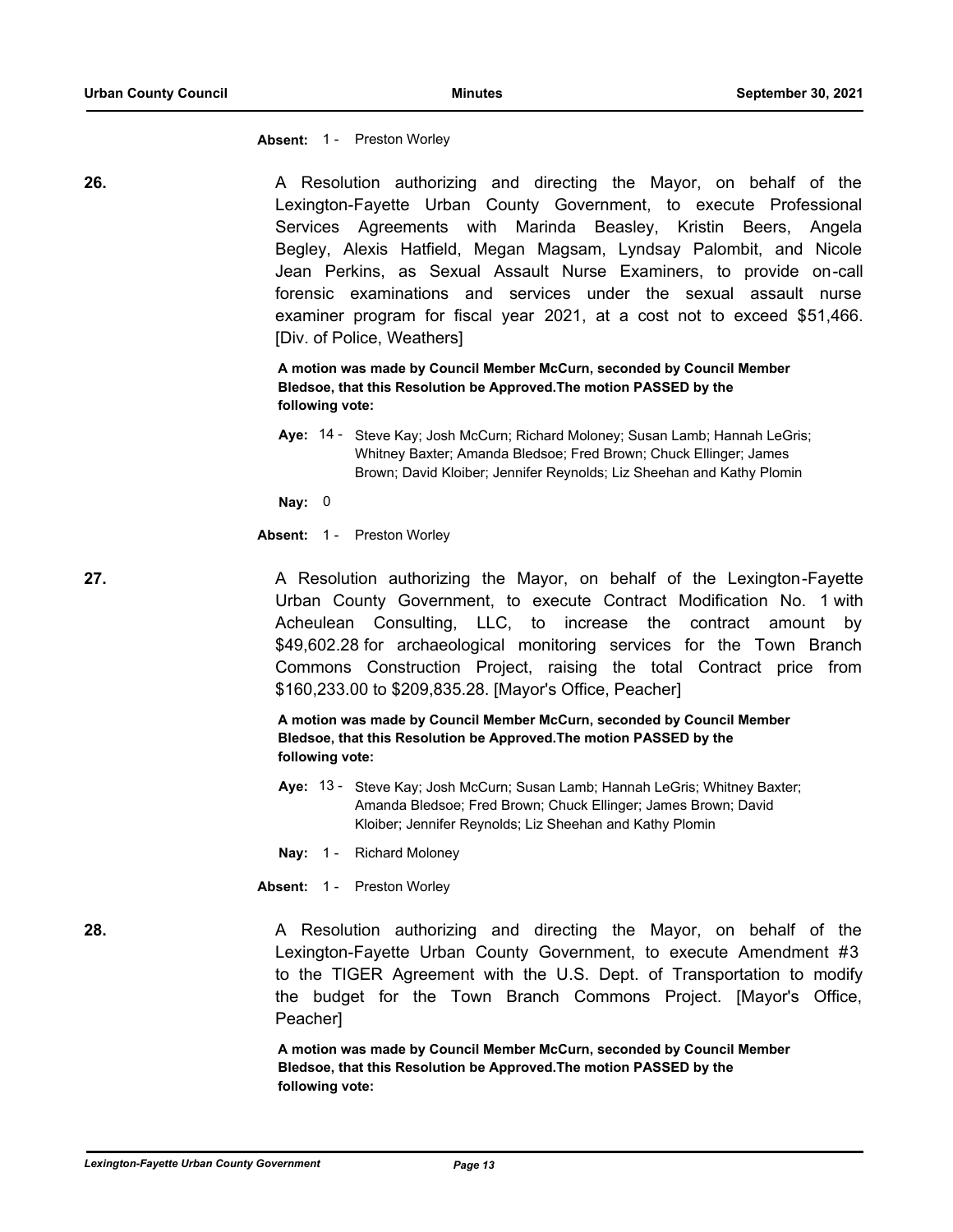- Aye: 13 Steve Kay; Josh McCurn; Susan Lamb; Hannah LeGris; Whitney Baxter; Amanda Bledsoe; Fred Brown; Chuck Ellinger; James Brown; David Kloiber; Jennifer Reynolds; Liz Sheehan and Kathy Plomin
- **Nay:** 1 Richard Moloney
- **Absent:** 1 Preston Worley

**29.** A Resolution ratifying the Mayor's prior execution of an Agreement with the Ky. Transportation Cabinet, Office of Highway Safety, accepting a Grant in the amount of \$97,070 in Federal funds for participation in the Traffic Safety Program in FY 2022, the acceptance of which does not obligate the Lexington-Fayette Urban County Government for the expenditure of funds, and authorizing the Mayor to transfer unencumbered funds within the Grant Budget. [Div. of Police, Weathers]

> **A motion was made by Council Member McCurn, seconded by Council Member Bledsoe, that this Resolution be Approved.The motion PASSED by the following vote:**

Aye: 14 - Steve Kay; Josh McCurn; Richard Moloney; Susan Lamb; Hannah LeGris; Whitney Baxter; Amanda Bledsoe; Fred Brown; Chuck Ellinger; James Brown; David Kloiber; Jennifer Reynolds; Liz Sheehan and Kathy Plomin

**Nay:** 0

**Absent:** 1 - Preston Worley

**30. A Resolution ratifying the Mayor's prior execution of an Agreement with** the Ky. Transportation Cabinet, Office of Highway Safety, accepting a grant in the amount of \$20,000 in Federal funds for Impaired Driving Services, the acceptance of which does not obligate the Lexington-Fayette Urban County Government for the expenditure of funds, and authorizing the Mayor to transfer unencumbered funds within the Grant Budget. [Div. of Police, Weathers]

> **A motion was made by Council Member McCurn, seconded by Council Member Bledsoe, that this Resolution be Approved.The motion PASSED by the following vote:**

Aye: 14 - Steve Kay; Josh McCurn; Richard Moloney; Susan Lamb; Hannah LeGris; Whitney Baxter; Amanda Bledsoe; Fred Brown; Chuck Ellinger; James Brown; David Kloiber; Jennifer Reynolds; Liz Sheehan and Kathy Plomin

**Nay:** 0

**Absent:** 1 - Preston Worley

**31.** A Resolution authorizing and directing the Mayor, on behalf of the Urban County Government, to execute an Agreement with Environmental Enterprises, Inc. (EEI), in order to apply Grant funds in the amount of \$102,000 in Commonwealth of Ky. funds received from the Ky. Energy and Environment Cabinet for FY 2022 to pay disposal costs associated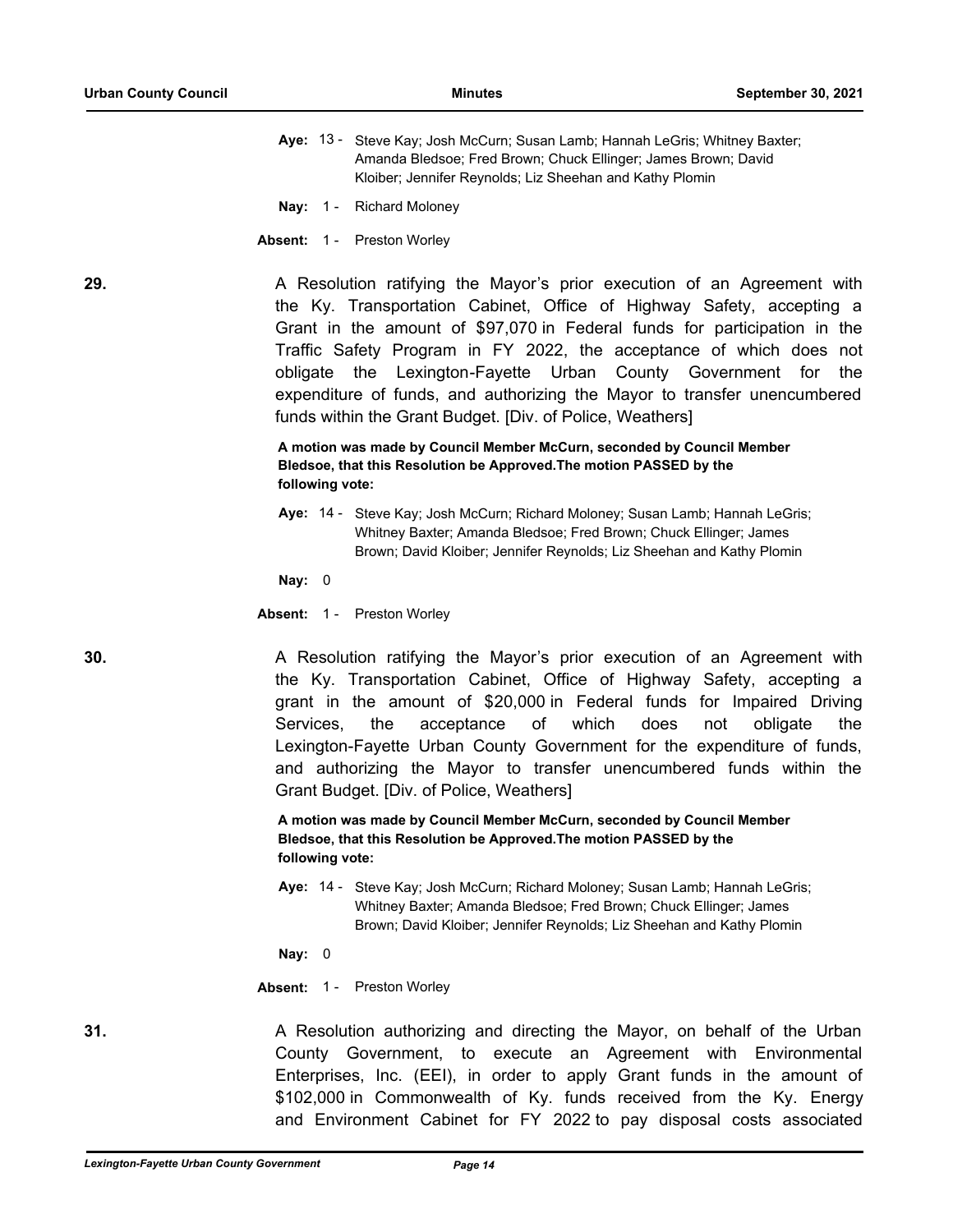with the Fall 2021 Fayette County Household Hazardous Waste Recycling Event. [Div. of Waste Management, Thurman]

**A motion was made by Council Member McCurn, seconded by Council Member Bledsoe, that this Resolution be Approved.The motion PASSED by the following vote:**

Aye: 14 - Steve Kay; Josh McCurn; Richard Moloney; Susan Lamb; Hannah LeGris; Whitney Baxter; Amanda Bledsoe; Fred Brown; Chuck Ellinger; James Brown; David Kloiber; Jennifer Reynolds; Liz Sheehan and Kathy Plomin

**Nay:** 0

#### **Absent:** 1 - Preston Worley

**32.** A Resolution establishing Everbridge, Inc., as a sole source provider for the Alert Notification System for the Div. of Emergency Management, and authorizing the Mayor or her designee, on behalf of the Lexington-Fayette Urban County Government, to execute any necessary Agreements with Everbridge, Inc., related to the procurement of these goods, at a cost not to exceed \$110,233.94. [Div. of Emergency Management, Dugger]

### **A motion was made by Council Member McCurn, seconded by Council Member Bledsoe, that this Resolution be Approved.The motion PASSED by the following vote:**

Aye: 14 - Steve Kay; Josh McCurn; Richard Moloney; Susan Lamb; Hannah LeGris; Whitney Baxter; Amanda Bledsoe; Fred Brown; Chuck Ellinger; James Brown; David Kloiber; Jennifer Reynolds; Liz Sheehan and Kathy Plomin

**Nay:** 0

**Absent:** 1 - Preston Worley

**33.** A Resolution authorizing the payment of an additional \$63,999 to Adapt Pharma, Inc., for the purchase of Narcan Nasal Spray for the Comprehensive Opioid Abuse Site-Based Program in the Div. of Fire and Emergency Services, increasing the total contract price from \$64,925 to \$128,924, and authorizing and directing the Mayor to execute any documents necessary for the purchase of these goods. [Div. of Fire and Emergency Services, Wells]

> **A motion was made by Council Member McCurn, seconded by Council Member Bledsoe, that this Resolution be Approved.The motion PASSED by the following vote:**

Aye: 14 - Steve Kay; Josh McCurn; Richard Moloney; Susan Lamb; Hannah LeGris; Whitney Baxter; Amanda Bledsoe; Fred Brown; Chuck Ellinger; James Brown; David Kloiber; Jennifer Reynolds; Liz Sheehan and Kathy Plomin

**Nay:** 0

**Absent:** 1 - Preston Worley

# **VIII. Resolutions – First Reading**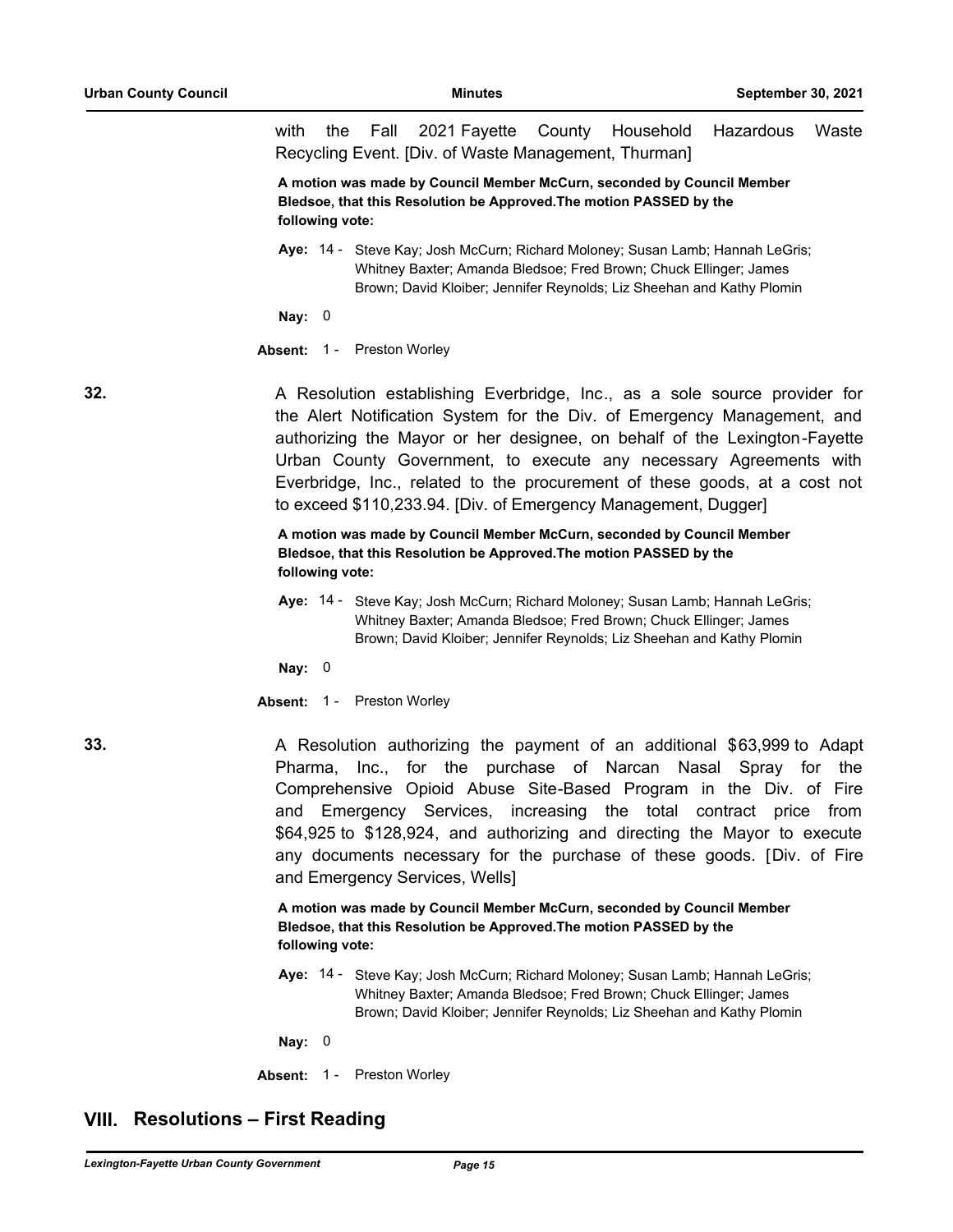**34.**

A Resolution specifying the intention of the Urban County Council to expand and extend the Full Urban Services District #1 to provide street lighting, street cleaning, and garbage and refuse collection; finding a need for this service in the area included; and finding the ability of the Urban County Government to provide this service in this area, which area is defined as certain properties on the following streets: Angus Trail, Barleys Pass, Bobwhite Ct., Calendula Rd., Case Way, Clematis Way, Cosimo Way, Dawson Springs Way, Feathersound Way, Feliciana Ln., Forest Hill Dr., Foster Dr., Hailey Rose Way, Hollyhock Dr., Lorenzo Way, Peninsula Way, Piero Way, Sandersville Rd., Silver Springs Dr., Snowy Egret Way, Squires Circle, Sunny Landing Trail, Tanksley Way, and Windflower Way. [Dept. of Environmental Quality and Public Works, Albright]

**Received First Reading to the Urban County Council due back on 10/14/2021**

A Resolution specifying the intention of the Urban County Council to expand and extend Partial Urban Services District #3 to provide garbage and refuse collection; finding a need for this service in the area included; and finding the ability of the Urban County Government to provide this service in this area, which area is defined as certain properties on the following street: Livingston Lane. [Dept. of Environmental Quality and Public Works, Albright]

**Received First Reading to the Urban County Council due back on 10/14/2021**

**36.**

**35.**

A Resolution specifying the intention of the Urban County Council to expand and extend Partial Urban Services District #5 to provide street lighting and garbage and refuse collection; finding a need for this service in the area included; and finding the ability of the Urban County Government to provide this service in this area, which area is defined as certain properties on the following streets: Aberdeen Dr., Brigadoon Pkwy., Brookview Dr., Greenbriar Rd., Jesselin Dr., Starling Dr., Wallace Ct., and Woodstock Circle. [Dept. of Environmental Quality and Public Works, Albright]

**Received First Reading to the Urban County Council due back on 10/14/2021**

**37.** A Resolution authorizing the Mayor, on behalf of the Urban County Government, to execute a Memorandum of Understanding with Bluegrass Disc Golf Association to formalize the partnership between Bluegrass Disc Golf Association (BGDG) and LFUCG Div. of Parks and Recreation that provides volunteer maintenance services to Lexington's disc golf courses, at no cost to the Urban County Government. [Div. of Parks and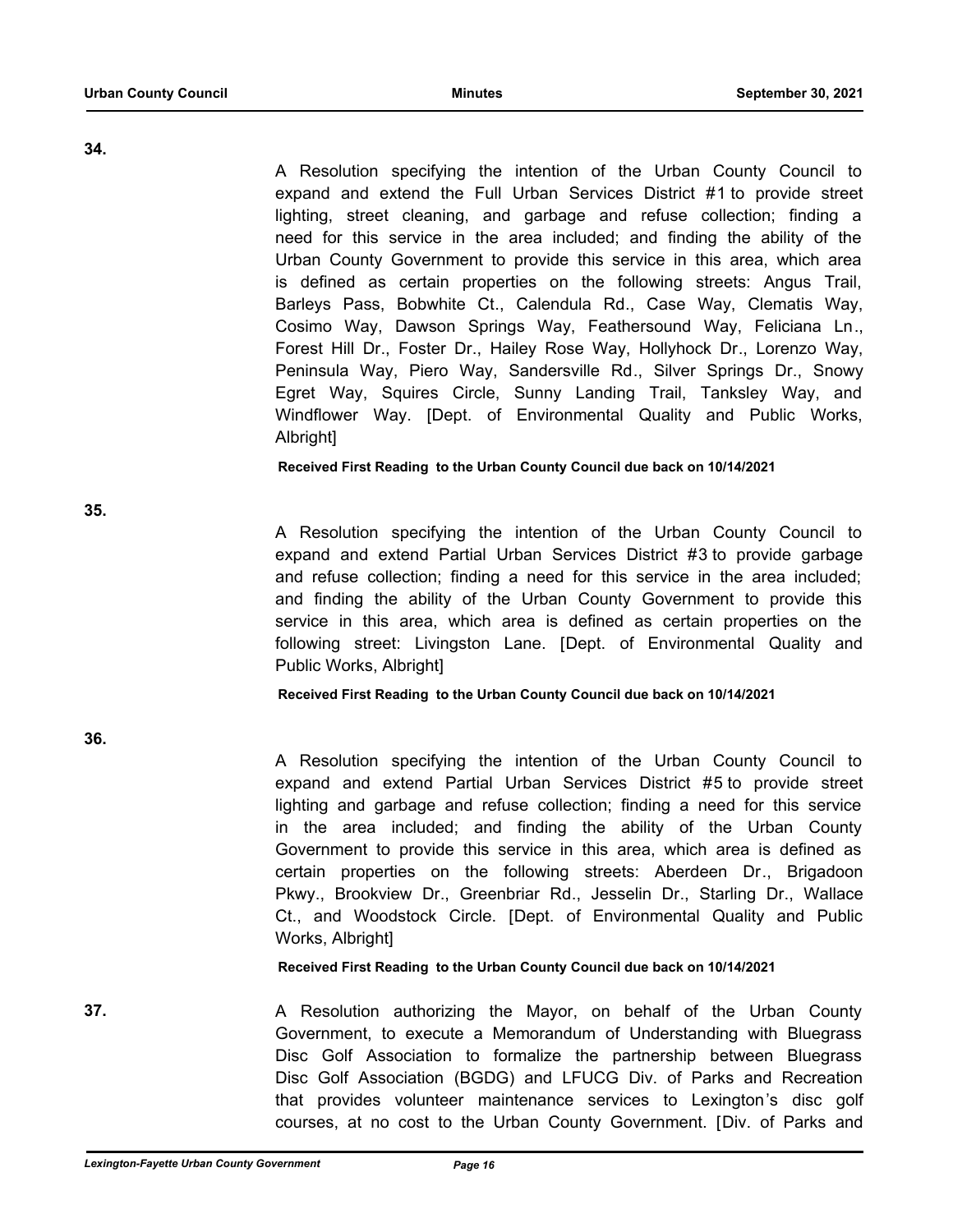#### Recreation, Conrad]

#### **Received First Reading to the Urban County Council due back on 10/14/2021**

**38.**

A Resolution authorizing and directing the Mayor, on behalf of the Urban County Government, to accept a donation in the amount of \$1,500 from Charter Communications Operating, LLC, for the purchase of Google licenses for Chromebooks at the Black & Williams Neighborhood Reading Room. [Div. of Community and Resident Services, Sanders] **Received First Reading to the Urban County Council due back on 9/30/2021 A motion was made by Council Member Josh McCurn, seconded by Council Member Jennifer Reynolds, that this Resolution be Suspended Rules for Second Reading.The motion PASSED by unanimous vote. A motion was made by Council Member McCurn, seconded by Council Member Plomin, that this Resolution be Approved.The motion PASSED by the following vote:** Aye: 14 - Steve Kay; Josh McCurn; Richard Moloney; Susan Lamb; Hannah LeGris; Whitney Baxter; Amanda Bledsoe; Fred Brown; Chuck Ellinger; James Brown; David Kloiber; Jennifer Reynolds; Liz Sheehan and Kathy Plomin **Nay:** 0 **Absent:** 1 - Preston Worley **39.** A Resolution authorizing and directing the Mayor, on behalf of the Urban County Government, to execute an Agreement with the Lexington-Fayette County Health Dept. for the First Responders and Community Partners Overdose Prevention Project, funded under the U.S. Dept. of Health and Human Services First Responders - Comprehensive Addiction and Recovery Act Grant Program, at a cost not to exceed \$261,000. [Dept. of Social Services, Allen-Bryant] **Received First Reading to the Urban County Council due back on 10/14/2021 40.** A Resolution authorizing and directing the Mayor, on behalf of the Urban County Government, to execute an agreement with the University of Ky. Research Foundation, for the provision of Evaluation Services for Year 4 of the First Responders and Community Partners Overdose Prevention Project, at a cost not to exceed \$102,109. [Dept. of Social Services, Allen-Bryant] **Received First Reading to the Urban County Council due back on 10/14/2021 42.** A Resolution authorizing and directing the Mayor, on behalf of the Urban County Government, to execute agreements with East End Community Development Corp. (\$300) and KY Veterans Hall of Fame, Inc. (\$650),

for the Office of the Urban County Council, at a cost not to exceed the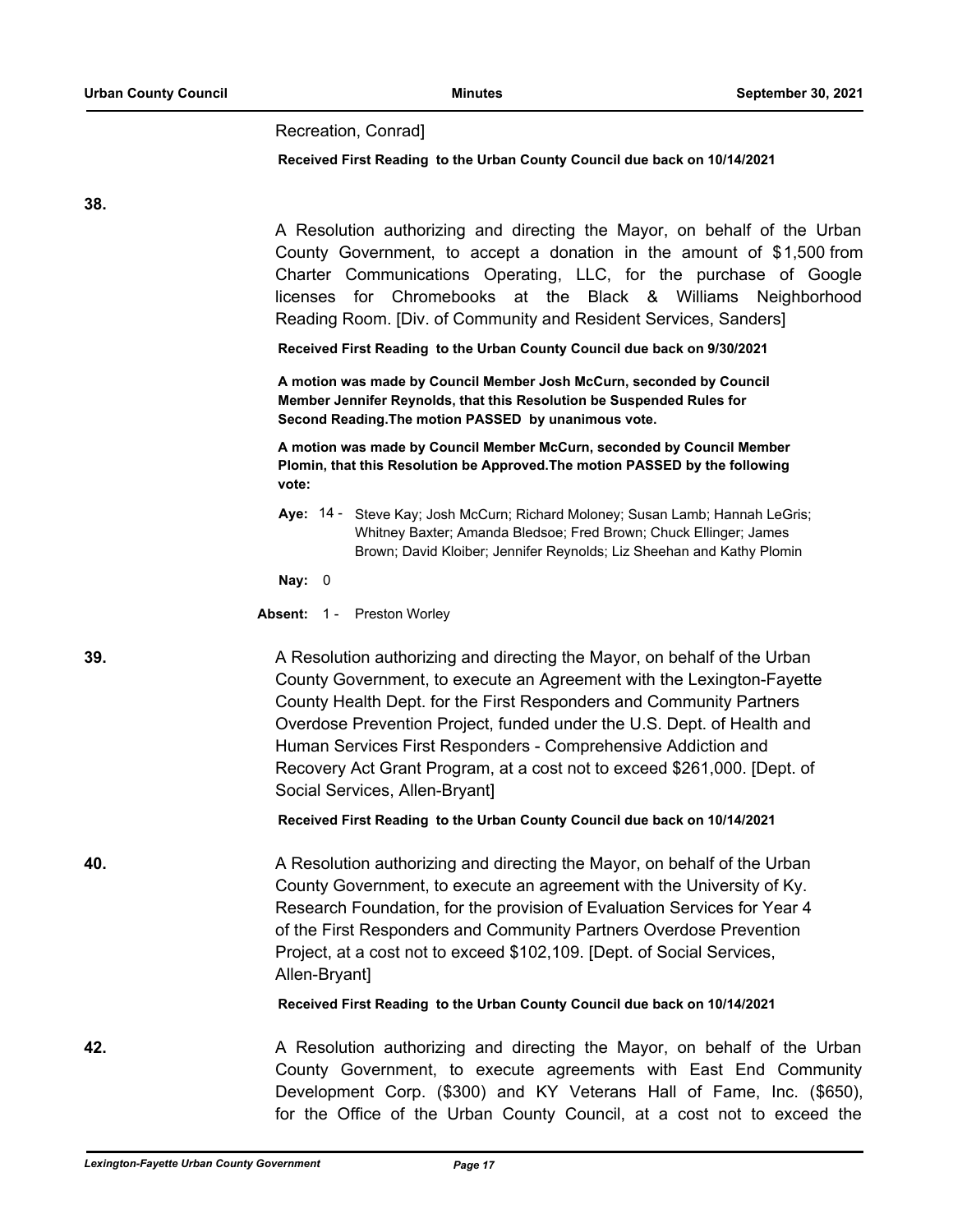| <b>Urban County Council</b> | <b>Minutes</b>                                                                                                                                                                                                                                                                                                                                                                                                         | September 30, 2021 |  |
|-----------------------------|------------------------------------------------------------------------------------------------------------------------------------------------------------------------------------------------------------------------------------------------------------------------------------------------------------------------------------------------------------------------------------------------------------------------|--------------------|--|
|                             | sums stated. [Council Office, Maynard]                                                                                                                                                                                                                                                                                                                                                                                 |                    |  |
|                             | Received First Reading to the Urban County Council due back on 10/14/2021                                                                                                                                                                                                                                                                                                                                              |                    |  |
| 41.                         | A Resolution authorizing the Mayor, on behalf of the Lexington-Urban<br>County Government, to execute a five year maintenance Agreement with<br>JailTracker for maintenance to the inmate information management<br>system, at a cost not to exceed \$100,836.01 in Fiscal Year 2022. [Div. of<br><b>Community Corrections, Farmer]</b>                                                                                |                    |  |
|                             | Received First Reading to the Urban County Council due back on 10/14/2021                                                                                                                                                                                                                                                                                                                                              |                    |  |
| 43.                         | A Resolution authorizing and directing the Mayor and the Dept. of<br>Finance, on behalf of the Urban County Government, to set aside and<br>allocate up to \$15 million in funding from the American Rescue Plan act<br>for certain qualified employees. [Council Office, Maynard]                                                                                                                                     |                    |  |
|                             | Received First Reading to the Urban County Council due back on 10/14/2021                                                                                                                                                                                                                                                                                                                                              |                    |  |
| 44.                         | A Resolution accepting the bid of Environmental Remediation Contractor,<br>LLC, in the amount of \$143,753, for the Cane Run Bank Stabilization<br>Program, for the Div. of Water Quality, and authorizing the Mayor, on<br>behalf of the Urban County Government, to execute an Agreement with<br>Environmental Remediation Contractor, LLC, related to the bid. (3 Bids,<br>Low) [Martin]                            |                    |  |
|                             | Received First Reading to the Urban County Council due back on 10/14/2021                                                                                                                                                                                                                                                                                                                                              |                    |  |
| 45.                         | A Resolution accepting the bid of MAC Construction & Excavating, Inc.,<br>in the amount of \$3,309,000, for the Liberty Rd. Trunk Sewer Wastewater<br>System Improvements, for the Div. of Water Quality, and authorizing the<br>Mayor, on behalf of the Lexington-Fayette Urban County Government, to<br>execute an Agreement with MAC Construction & Excavating, Inc., related<br>to the bid. (6 Bids, Low) [Martin] |                    |  |
|                             | Received First Reading to the Urban County Council due back on 10/14/2021                                                                                                                                                                                                                                                                                                                                              |                    |  |
| 46.                         | A Resolution accepting the bid of Judy Construction Co., in the amount of<br>\$3,427,000, for the West Hickman Waste Water Treatment Plant<br>Dewatering Improvements (2 Centrifuges), for the Div. of Water Quality,<br>and authorizing and directing the Mayor, on behalf of the Urban County<br>Government, to execute an Agreement with Judy Construction Co. related<br>to the bid. (2 Bids, Low) [Martin]        |                    |  |
|                             | Received First Reading to the Urban County Council due back on 10/14/2021                                                                                                                                                                                                                                                                                                                                              |                    |  |
| 47.                         | A Resolution accepting the bid of Foster Supply, Inc., establishing a price<br>contract for Tactile Warning Tiles, for the Div. of Streets and Roads. (2)<br>Bids, Low) [Allen]                                                                                                                                                                                                                                        |                    |  |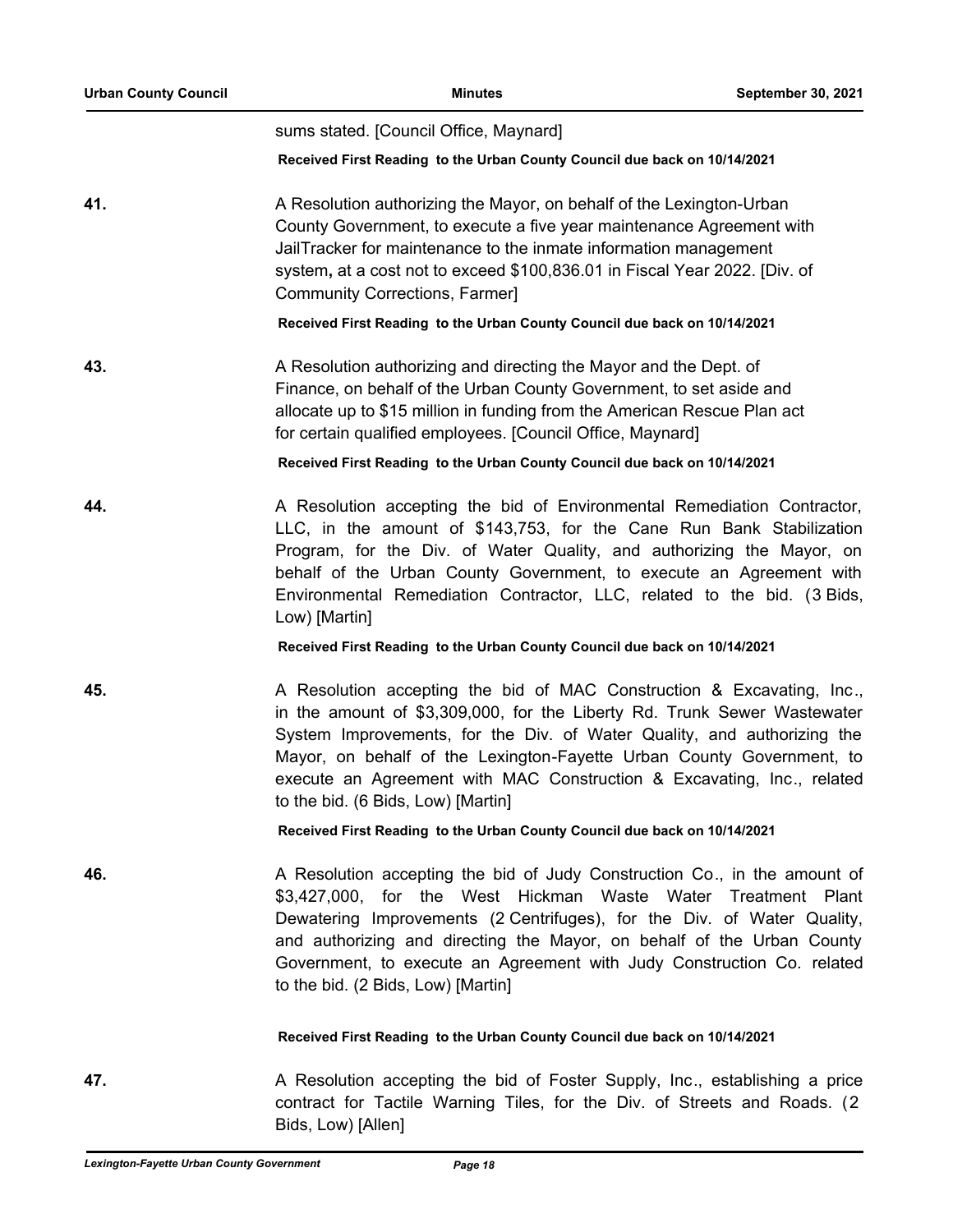#### **Received First Reading to the Urban County Council due back on 10/14/2021**

**48.** A Resolution accepting the bid of MAC Construction & Excavating, Inc., in the amount of \$2,800,000, for the Peachtree Rd.-Woodhill Dr. Stormwater Improvements, for the Div. of Water Quality, and authorizing the Mayor, on behalf of the Lexington-Fayette Urban County Government, to execute an Agreement with MAC Construction & Excavating, Inc., related to the bid (3 Bids, Low) [Martin]

**Received First Reading to the Urban County Council due back on 10/14/2021**

**49.** A Resolution ratifying the Permanent Classified Civil Service Appointments of: Everett Hampton, Skilled Trades Worker, Grade 515N, \$21.737 hourly in the Div. of Facilities and Fleet Management, effective September 29, 2021, Christopher Lalumandier, Skilled Trades Worker, Grade 515N, \$22.660 hourly in the Div. of Facilities and Fleet Management, effective September 22, 2021, Danielle Sanders, Dir. of Community and Resident Services, Grade 527E, \$3,106.08 biweekly in the Div. of Community and Resident Services, effective August 16, 2021. [Div. of Human Resources, Maxwell]

**Received First Reading to the Urban County Council due back on 10/14/2021**

**51.** A Resolution authorizing the Mayor, on behalf of the Urban County Government, to execute Change Order No. 1 to the Agreement with Central Ky. Sprinkler, Inc., in order to update the fire suppression system at Tates Creek Community Center, increasing the Contract price by the sum of \$2,830. from \$116,000 to \$118,830. [Div. of Parks and Recreation, Conrad]

### **Received First Reading to the Urban County Council due back on 10/14/2021**

**50.** A Resolution authorizing the Mayor, on behalf of the Urban County Government, to execute a Release of Easement, releasing a utility easement on the property located at 2397 Richmond Rd. [Council Office, Maynard]

**Received First Reading to the Urban County Council due back on 9/30/2021**

**A motion was made by Council Member Liz Sheehan, seconded by Council Member Chuck Ellinger II, that this Resolution be Suspended Rules for Second Reading.The motion PASSED by unanimous vote.**

**A motion was made by Council Member McCurn, seconded by Council Member Plomin, that this Resolution be Approved.The motion PASSED by the following vote:**

Aye: 14 - Steve Kay; Josh McCurn; Richard Moloney; Susan Lamb; Hannah LeGris; Whitney Baxter; Amanda Bledsoe; Fred Brown; Chuck Ellinger; James Brown; David Kloiber; Jennifer Reynolds; Liz Sheehan and Kathy Plomin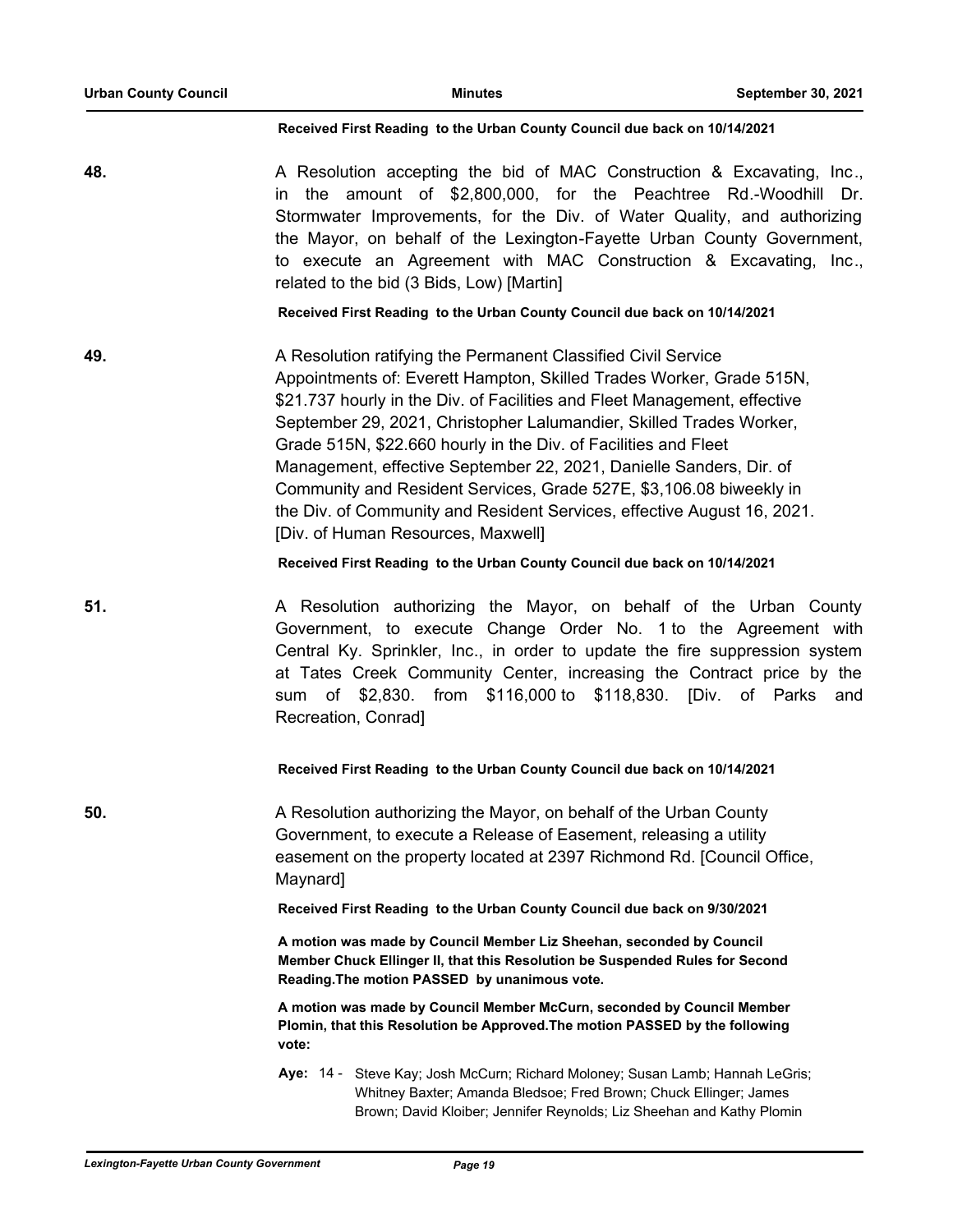**53.**

**Nay:** 0

**Absent:** 1 - Preston Worley

**52. A Resolution establishing Burdine Security Group as a sole source** provider for installing and performing repairs on security systems for LFUCG owned buildings, for the Div. of Facilities and Fleet Management, and authorizing the Mayor or designee, on behalf of the Urban County Government, to execute any necessary Agreements with Burdine Security Group related to the procurement of these goods and services. [Div. of Facilities and Fleet Management, Baradaran]

**Received First Reading to the Urban County Council due back on 10/14/2021**

A Resolution authorizing and directing the Mayor, on behalf of the Urban County Government, to execute a Memorandum of Understanding with Fayette County Public Schools, for transportation services with the Family Care Center, at a cost not to exceed \$91,662.99. [Div. of Family Services, Rodes]

### **Received First Reading to the Urban County Council due back on 10/14/2021**

**54.** A Resolution authorizing the Mayor, on behalf of the Urban County Government, to execute an Agreement with the Lexington Housing Authority, authorizing the acceptance of sanitary sewer and storm sewer infrastructure for the Bluegrass-Aspendale Development and providing for payment of the sum of \$399,000 to the Urban County Government for remediation of sanitary sewer and storm sewer infrastructure. [Div. of Water Quality, Martin]

**Received First Reading to the Urban County Council due back on 10/14/2021**

**55.** A Resolution authorizing and directing the Mayor, on behalf of the Urban County Government, to execute an Agreement with Drug Enforcement Administration, for participation in the Tactical Diversion Squad Task Force. [Div. of Police, Weathers]

**Received First Reading to the Urban County Council due back on 10/14/2021**

**56.** A Resolution authorizing and directing the Mayor, on behalf of the Urban County Government, to execute an Agreement with Drug Enforcement Administration, for participation in the Program Funded State & Local Task Force. [Div. of Police, Weathers]

#### **Received First Reading to the Urban County Council due back on 10/14/2021**

**57.** A Resolution authorizing and directing the Mayor, on behalf of the Urban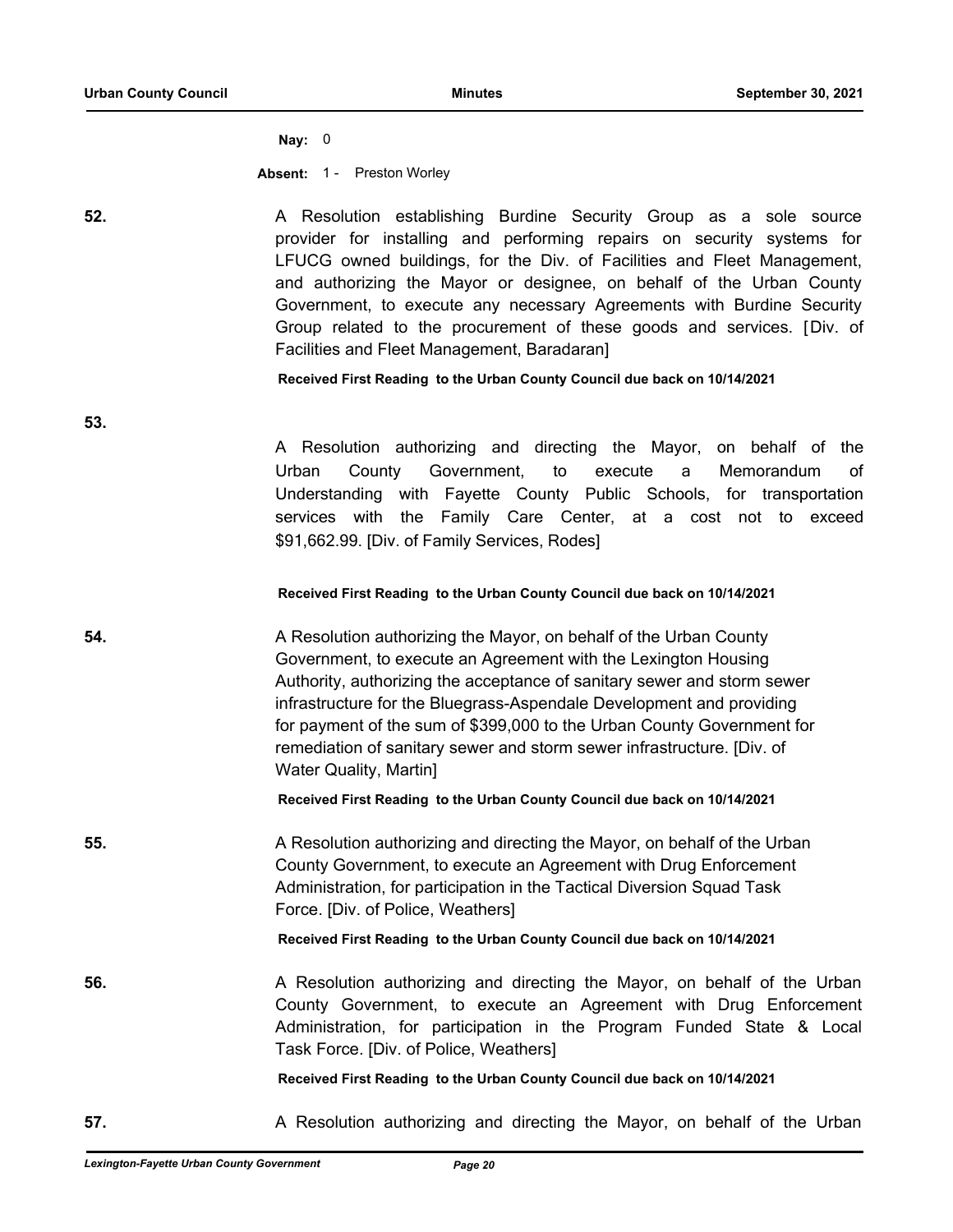County Government, to execute an Agreement with Drug Enforcement Administration, for participation in the Provisional State & Local Task Force. [Div. of Police, Weathers]

### **Received First Reading to the Urban County Council due back on 10/14/2021**

**58.** A Resolution authorizing the Mayor, on behalf of the Urban County Government, to accept a donation of \$3,500 from Michael and Allison Johnson for a memorial bench in Harrods Hill Park for Michael Johnson, and \$40 toward a memorial tree. [Div. of Parks and Recreation, Conrad]

**Received First Reading to the Urban County Council due back on 10/14/2021**

**59.** A Resolution authorizing the Mayor, on behalf of the Urban County Government, to execute a Management Agreement with the Friends of the Ky. Theatre for the operation and management of the Ky. and State Theaters, for a term of one year, renewable for four (4) additional one-year terms. [Dept. of General Services, Ford]

**Received First Reading to the Urban County Council due back on 10/14/2021**

**60.** A Resolution authorizing and directing the Mayor, on behalf of the Urban County Government, to execute Change Order No. Two (2) to the Contract with ATS construction for the Town Branch Trail Phase 6, increasing the Contract price by the sum of \$239,388.75 from \$3,908,798.25 to \$4,148,187.00. [Div. of Engineering, Burton]

**Received First Reading to the Urban County Council due back on 10/14/2021**

**61. A Resolution authorizing the Mayor, on behalf of the Urban County** Government, to execute and submit a Grant Application to the Ky. Dept. of Education/Div. of School and Community Nutrition, to provide any additional information requested in connection with this Grant Application, and to accept this Grant if the application is approved, which Grant funds are in the amount of \$79,000 in Federal funds, for the provision of breakfast, lunch, and supplements at free and reduced rates to infants and toddlers attending the Family Care Center's child care and pre-school programs, the acceptance of which does not obligate the Urban County Government to the expenditure of funds, and authorizing the Mayor to transfer unencumbered funds within the Grant Budget. [Div. of Family Services, Rodes]

**Received First Reading to the Urban County Council due back on 10/14/2021**

**62. A Resolution authorizing and directing the Mayor, on behalf of the Urban** County Government, to execute and submit an application to the Federal Emergency Management Agency (FEMA) and to provide any additional information requested in connection with this Grant Application, which Grant funds are in the amount of \$287,072 from the Hazard Mitigation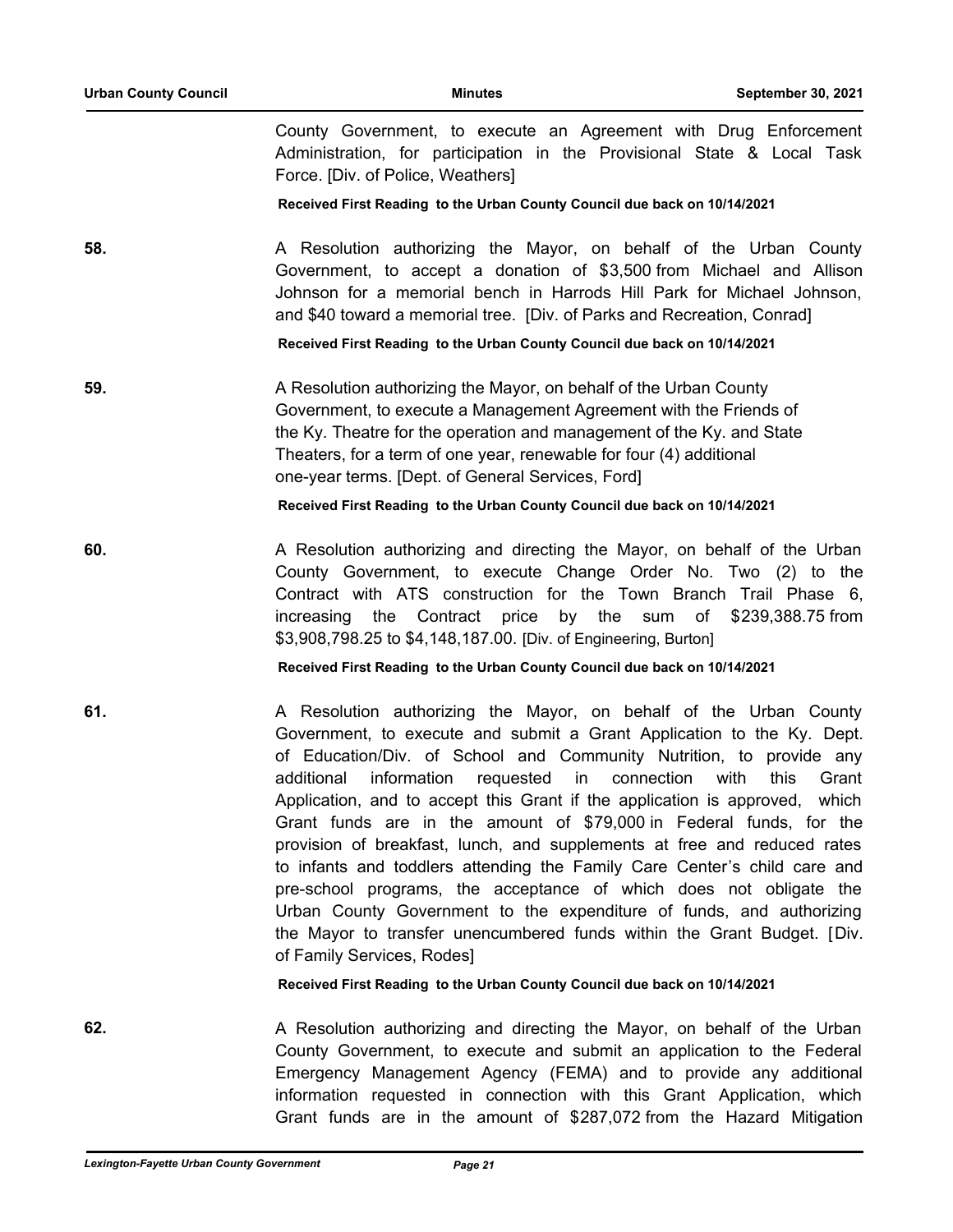Grant Program to overhaul electrical infrastructure at the Div. of Streets and Roads maintenance and dispatch facilities. [Div. of Streets and Roads, Allen]

**Received First Reading to the Urban County Council due back on 9/30/2021**

**A motion was made by Council Member James Brown, seconded by Council Member Kathy Plomin, that this Resolution be Suspended Rules for Second Reading.The motion PASSED by unanimous vote.**

**A motion was made by Council Member McCurn, seconded by Council Member Plomin, that this Resolution be Approved.The motion PASSED by the following vote:**

Aye: 14 - Steve Kay; Josh McCurn; Richard Moloney; Susan Lamb; Hannah LeGris; Whitney Baxter; Amanda Bledsoe; Fred Brown; Chuck Ellinger; James Brown; David Kloiber; Jennifer Reynolds; Liz Sheehan and Kathy Plomin

**Nay:** 0

**Absent:** 1 - Preston Worley

**63. A Resolution authorizing and directing the Mayor, on behalf of the Urban** County Government, to execute agreements with Central Ky Hockey Association (\$850), Lexington Fairness (\$1,100), North Limestone CDC (\$550), and the Lansdowne Neighborhood Assoc., Inc. (\$1,500), for the Office of the Urban County Council, at a cost not to exceed the sums stated. [Council Office, Maynard]

**Received First Reading to the Urban County Council due back on 9/30/2021**

**A motion was made by Council Member Liz Sheehan, seconded by Council Member Josh McCurn, that this Resolution be Suspended Rules for Second Reading.The motion PASSED by unanimous vote.**

**A motion was made by Council Member McCurn, seconded by Council Member Plomin, that this Resolution be Approved.The motion PASSED by the following vote:**

Aye: 14 - Steve Kay; Josh McCurn; Richard Moloney; Susan Lamb; Hannah LeGris; Whitney Baxter; Amanda Bledsoe; Fred Brown; Chuck Ellinger; James Brown; David Kloiber; Jennifer Reynolds; Liz Sheehan and Kathy Plomin

**Nay:** 0

**Absent:** 1 - Preston Worley

**Received First Reading to the Urban County Council due back on 9/30/2021**

**A motion was made by Council Member Chuck Ellinger II, seconded by Council Member Susan Lamb, that this Resolution be Suspended Rules for Second Reading.The motion PASSED by majority vote (Council Member Jennifer Reynolds recused herself).**

**A motion was made by Council Member McCurn, seconded by Council Member Plomin, that this Resolution be Approved.The motion PASSED by the following vote:**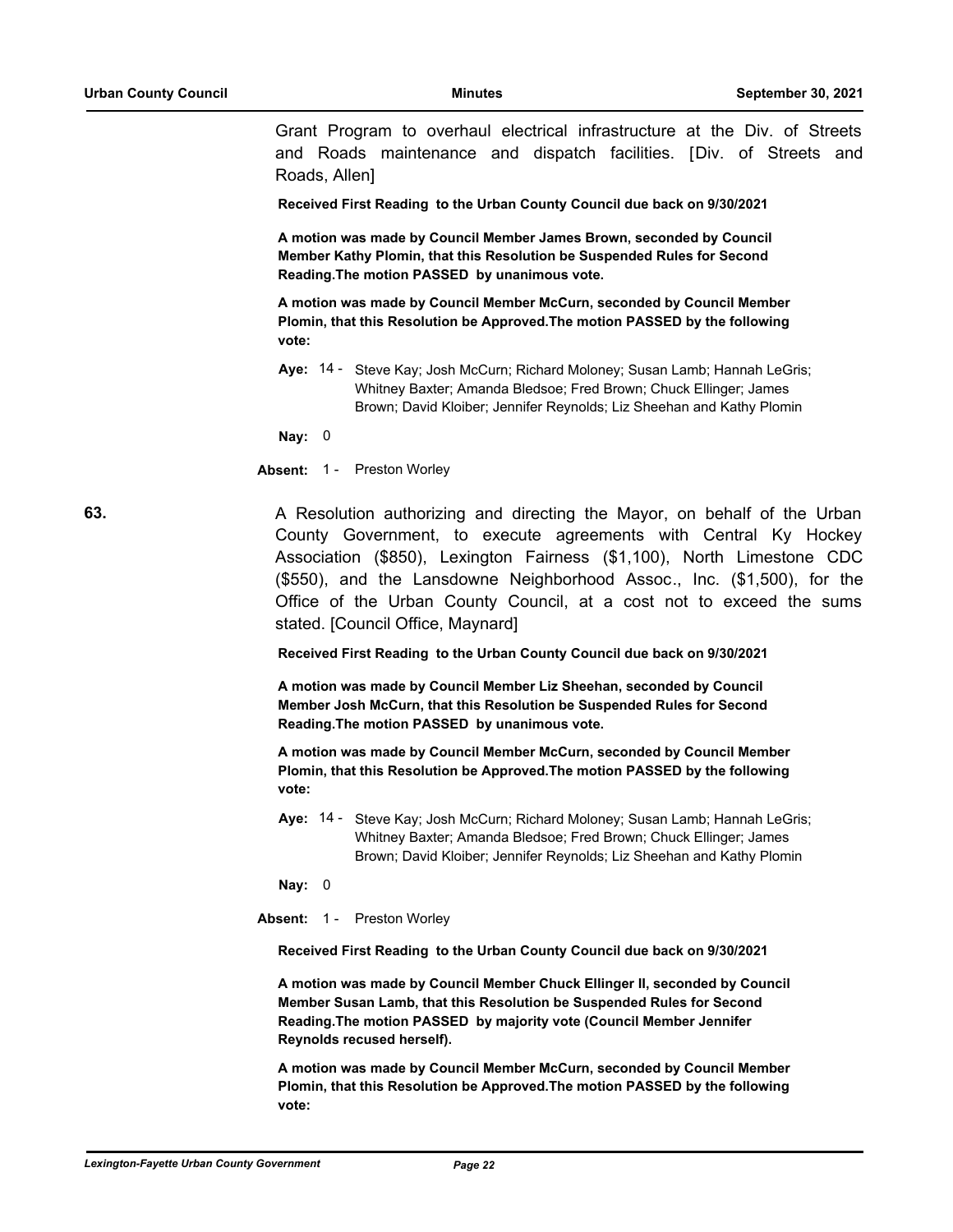Aye: 13 - Steve Kay; Josh McCurn; Richard Moloney; Susan Lamb; Hannah LeGris; Whitney Baxter; Amanda Bledsoe; Fred Brown; Chuck Ellinger; James Brown; David Kloiber; Liz Sheehan and Kathy Plomin

**Nay:** 0

- **Absent:** 1 Preston Worley
- **Recuse:** 1 Jennifer Reynolds

# **IX. Communications From the Mayor**

- 1) Recommending the appointment of Hilary Sykes, At large, to the Domestic and Sexual Violence Prevention Coalition, with a term expiring January 1, 2025;
- 2) Recommending the appointments of Jordan Lloyd, At large, and Jeremiah Myers, Builder/ Developer, to the Greenspace Commission, both with terms expiring June 30, 2025; and,
- 3) Recommending the appointment of Monica Conrad, LFUCG Employee, filling the unexpired term of Penny Ebel, to the Picnic with the Pops Commission, with a term expiring July 1, 2022.

### **A motion was made by Council Member Kathy Plomin, seconded by Council Member Whitney Elliott Baxter, that this Communication be Approved.The motion PASSED by unanimous vote.**

# **X. Communications From the Mayor (For Information Only)**

- 1. Probationary Classified Civil Service Appointment of Jonathan Johnson, Telecommunicator Supervisor, Grade 520E, \$1,957.60 biweekly in the Div. of Enhanced 911, effective November 8, 2021;
- 2. Probationary Classified Civil Service Appointment of William Bradford, Fleet Operations Manager, Grade 521E, \$2,739.20 biweekly in the Div. of Fire and Emergency Services, effective October 11, 2021;
- 3. Probationary Classified Civil Service Appointment of Cody Dillon, Skilled Trades Worker, Grade 515N, \$19.301 hourly in the Div. of Parks and Recreation, effective October 25, 2021;
- 4. Probationary Classified Civil Service Appointment of Rufus Thomas, Public Service Worker, Grade 507N, \$13.085 hourly in the Div. of Parks and Recreation, effective October 11, 2021;
- 5. Probationary Classified Civil Service Appointment of Jed Mehok, Public Service Worker, Grade 507N, \$13.912 hourly in the Div. of Parks and Recreation, effective October 11, 2021;
- 6. Probationary Classified Civil Service Appointment of Lori Conner, Public Service Worker, Grade 507N, \$13.022 hourly in the Div. of Parks and Recreation, effective October 11, 2021;
- 7. Probationary Classified Civil Service Appointment of Deandre Webb, Public Service Worker, Grade 507N, \$13.096 hourly in the Div. of Parks and